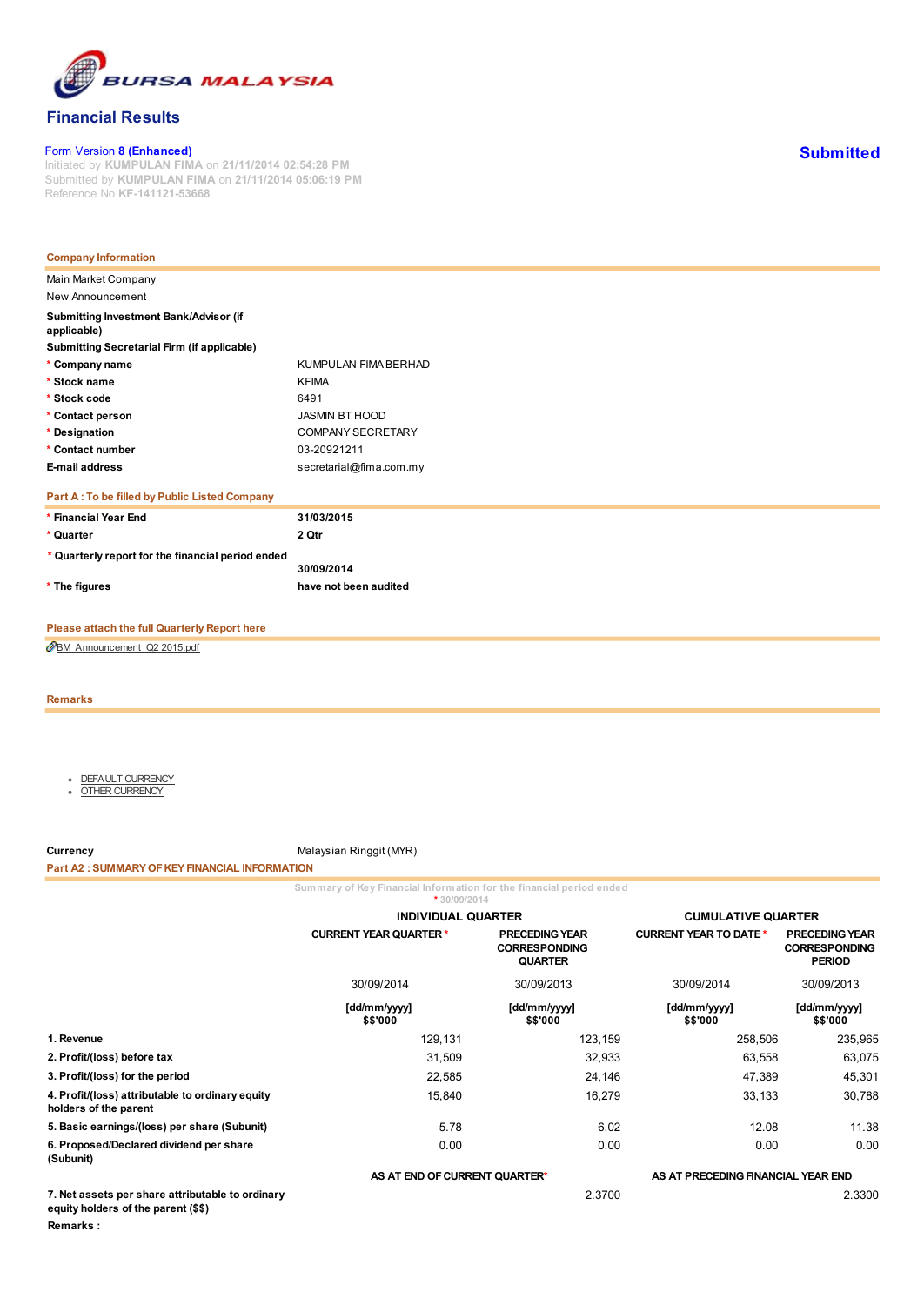#### Definition of Subunit:

In a currency system, there is usually a main unit (base) and subunit that is a fraction amount of the main unit. Example for the subunit as follows:

| Country              | <b>Base Unit</b> | Subunit |
|----------------------|------------------|---------|
| Malaysia             | Ringgit          | Sen     |
| <b>United States</b> | Dollar           | Cent    |
| United Kingdom       | Pound            | Pence   |

#### Part A3 : ADDITIONAL INFORMATION

|                           | <b>INDIVIDUAL QUARTER</b>    |                                                                 | <b>CUMULATIVE QUARTER</b>    |                                                                              |  |
|---------------------------|------------------------------|-----------------------------------------------------------------|------------------------------|------------------------------------------------------------------------------|--|
|                           | <b>CURRENT YEAR QUARTER*</b> | <b>PRECEDING YEAR</b><br><b>CORRESPONDING</b><br><b>QUARTER</b> | <b>CURRENT YEAR TO DATE*</b> | <b>PRECEDING YEAR</b><br><b>CORRESPONDING</b><br><b>PERIOD</b><br>30/09/2013 |  |
|                           | 30/09/2014                   | 30/09/2013                                                      | 30/09/2014                   |                                                                              |  |
|                           | [dd/mm/yyyy]<br>\$\$'000     | [dd/mm/yyyy]<br>\$\$'000                                        | [dd/mm/yyyy]<br>\$\$'000     | [dd/mm/yyyy]<br>\$\$'000                                                     |  |
| 1. Gross interest income  | 2,757                        | 2.126                                                           | 3.976                        | 3,525                                                                        |  |
| 2. Gross interest expense | 0                            | 0                                                               | О                            | $\Omega$                                                                     |  |

#### Remarks :

The gross interest expense are as follows:-

For individual quarter RM'000 (i)as at 30/9/2014: (53) (ii)as at 30/9/2013: (238)

For cumulative quarter RM'000 (i)as at 30/9/2014: (110) (ii)as at 30/9/2013: (533)

Note: The above information is for the Exchange internal use only.

© 2014 Bursa Malaysia Berhad. All rights reserved.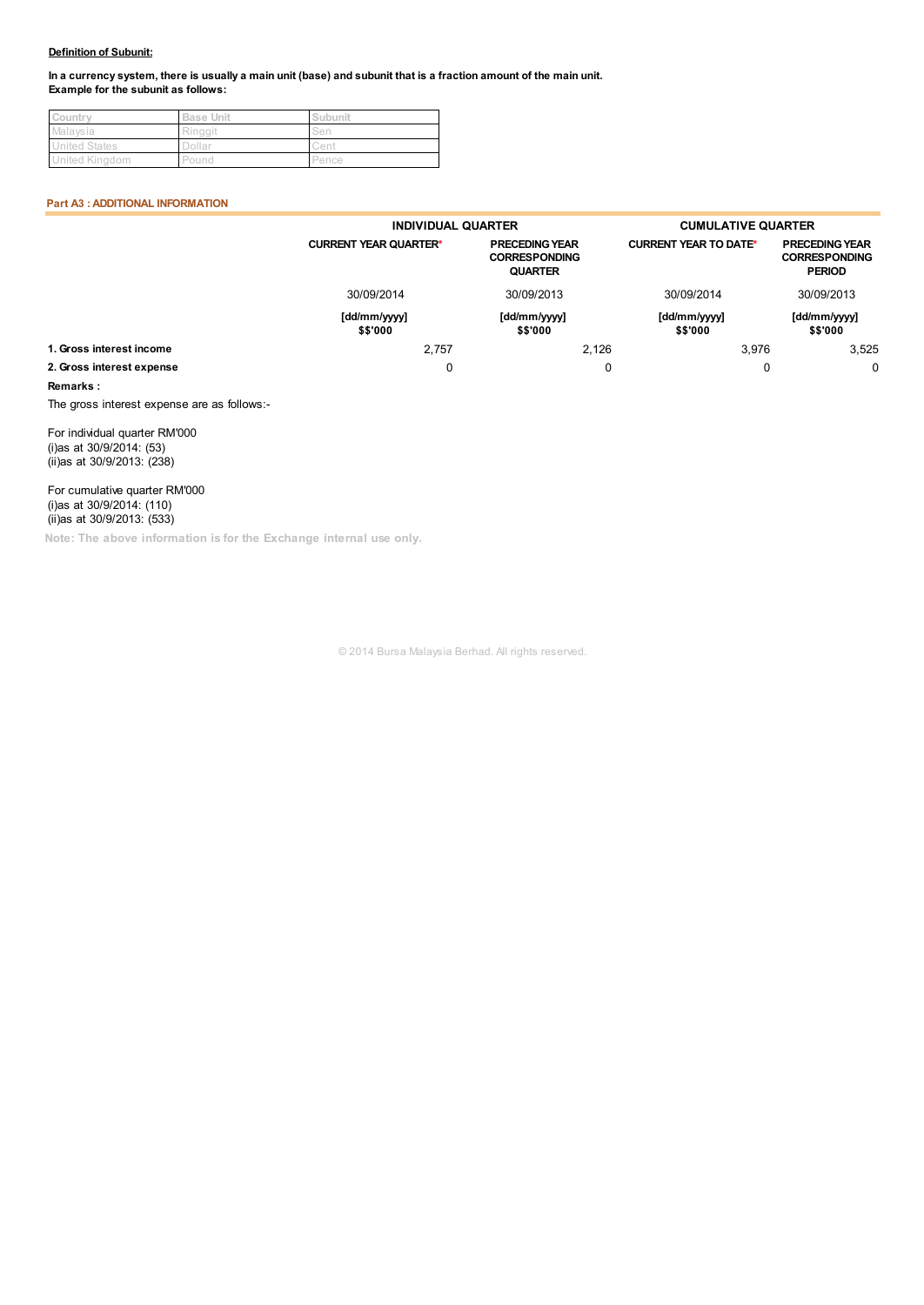(Company No.:11817-V) (Incorporated in Malaysia)

# **Condensed Consolidated Statement of Comprehensive Income For the Second Quarter Ended 30 September 2014 Except as disclosed otherwise, the figures have not been audited**

|                                                                                                                  |                          | <b>Individual Quarter</b> |                           | <b>Cumulative Quarter</b>  |                            |
|------------------------------------------------------------------------------------------------------------------|--------------------------|---------------------------|---------------------------|----------------------------|----------------------------|
|                                                                                                                  |                          | Current                   | <b>Preceding Year</b>     |                            | Current Preceding Year     |
|                                                                                                                  |                          | Year                      | Corresponding             |                            | Year Corresponding         |
|                                                                                                                  |                          | Quarter                   | Quarter                   | To Date                    | Period                     |
|                                                                                                                  | Note                     | 30-09-2014                | 30-09-2013                | 30-09-2014                 | 30-09-2013                 |
|                                                                                                                  |                          | <b>RM'000</b>             | <b>RM'000</b>             | <b>RM'000</b>              | <b>RM'000</b>              |
| Revenue                                                                                                          | A <sub>9</sub>           |                           |                           |                            | 235,965                    |
| Cost of sales                                                                                                    |                          | 129,131<br>(76, 588)      | 123,159<br>(72, 121)      | 258,506<br>(156, 759)      | (135, 294)                 |
| <b>Gross profit</b>                                                                                              |                          | 52,543                    | 51,038                    | 101,747                    | 100,671                    |
| Other income                                                                                                     |                          | 4,149                     | 3,586                     | 10,010                     | 5,008                      |
| Administrative expenses                                                                                          |                          | (14, 912)                 | (14, 181)                 | (30, 349)                  | (29, 256)                  |
| Selling and marketing expenses                                                                                   |                          | (1,826)                   | (2,013)                   | (3, 552)                   | (2,856)                    |
| Other expenses                                                                                                   |                          | (9, 515)                  | (6, 758)                  | (15, 128)                  | (10, 591)                  |
|                                                                                                                  |                          | (26, 253)                 | (22, 952)                 | (49, 029)                  | (42, 703)                  |
| Finance cost                                                                                                     |                          | (53)                      | (239)                     | (110)                      | (579)                      |
| Share of profit of associates                                                                                    |                          | 1,123                     | 1,500                     | 940                        | 678                        |
| <b>Profit before taxation</b>                                                                                    | A9/A10                   | 31,509                    | 32,933                    | 63,558                     | 63,075                     |
| Income tax expense                                                                                               | B <sub>5</sub>           | (8,924)                   | (8,787)                   | (16, 169)                  | (17, 774)                  |
| Profit net of tax for the period                                                                                 |                          | 22,585                    | 24,146                    | 47,389                     | 45,301                     |
| Other comprehensive income<br>Foreign currency translation differences<br>for foreign operations                 |                          | (363)                     | (28, 332)                 | (315)                      | (30, 371)                  |
| <b>Total comprehensive income</b><br>for the period                                                              |                          | 22,222                    | (4, 186)                  | 47,074                     | 14,930                     |
| Profit attributable to:<br>Owners of the parent<br>Non-controlling interests<br>Profit net of tax for the period |                          | 15,840<br>6,745<br>22,585 | 16,279<br>7,867<br>24,146 | 33,133<br>14,256<br>47,389 | 30,788<br>14,513<br>45,301 |
| <b>Total comprehensive income</b><br>attributable to:<br>Owners of the parent<br>Non-controlling interests       |                          | 15,487<br>6,735           | (12,053)<br>7,867         | 34,032<br>13,042           | 417<br>14,513              |
| <b>Total comprehensive income</b><br>for the period                                                              |                          | 22,222                    | (4, 186)                  | 47,074                     | 14,930                     |
| Earnings per share attributable<br>to owners of the parent<br>(sen per share):                                   |                          |                           |                           |                            |                            |
| <b>Basic</b><br><b>Diluted</b>                                                                                   | <b>B13</b><br><b>B13</b> | 5.78<br>5.77              | 6.02<br>6.01              | 12.08<br>12.05             | 11.38<br>11.34             |

The condensed consolidated statement of comprehensive income should be read in conjunction with the audited financial statements for the vear ended 31 March 2014 and the accompanying explanatory notes attached to the inter the year ended 31 March 2014 and the accompanying explanatory notes attached to the interim financial statements. 1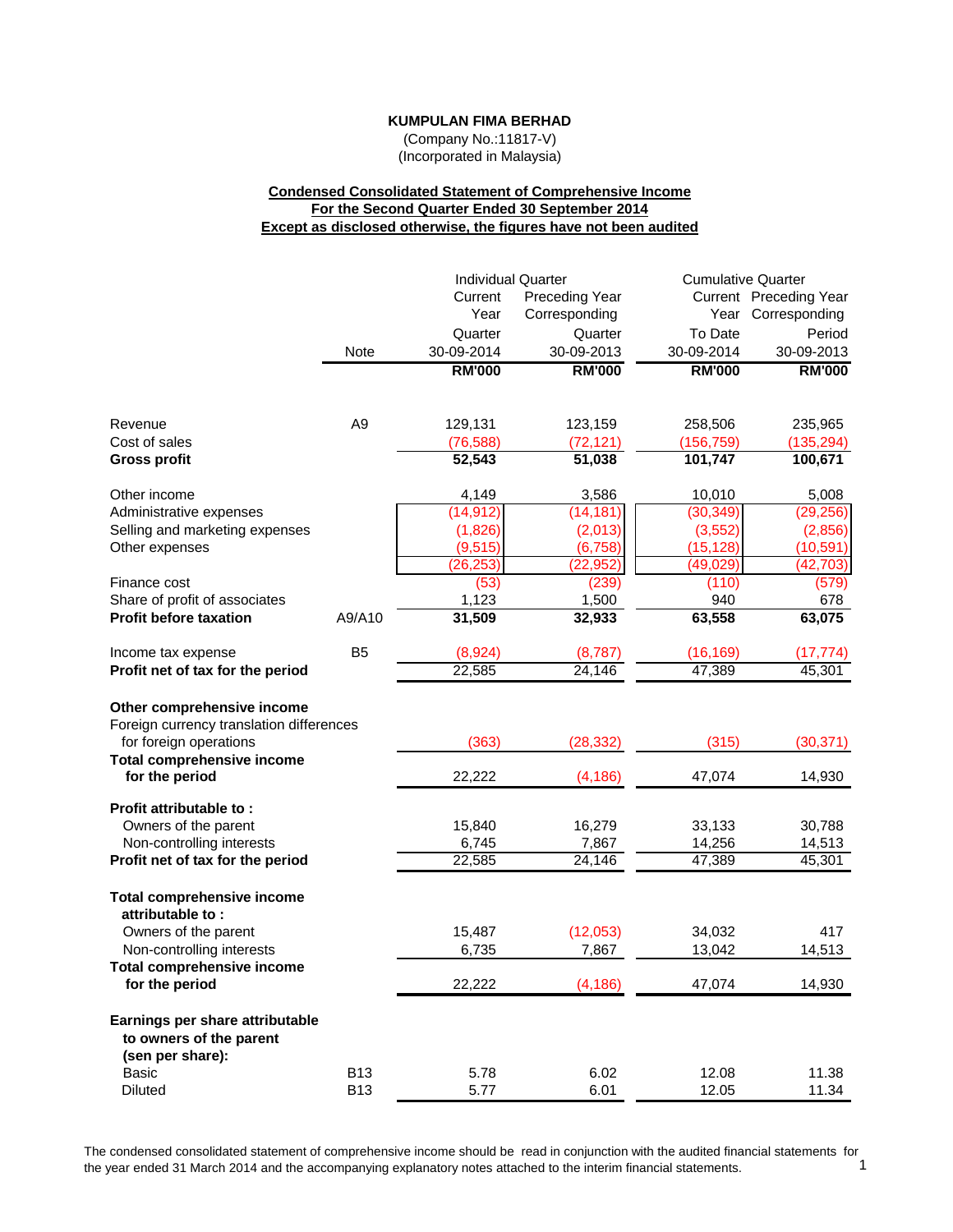(Company No.:11817-V) (Incorporated in Malaysia)

# **Condensed Consolidated Statement of Financial Position as at 30 September 2014 Except as disclosed otherwise, the figures have not been audited**

|                                                      |                        | As At                      |
|------------------------------------------------------|------------------------|----------------------------|
|                                                      | As At End Of           | <b>Preceding Financial</b> |
|                                                      | <b>Current Quarter</b> | Year Ended                 |
|                                                      | 30-09-2014             | 31-03-2014                 |
|                                                      | (Unaudited)            | (Audited)                  |
|                                                      | <b>RM'000</b>          | <b>RM'000</b>              |
| <b>ASSETS</b>                                        |                        |                            |
| <b>Non-current assets</b>                            |                        |                            |
| Property, plant and equipment                        | 242,388                | 245,986                    |
| Investment properties                                | 72,667                 | 71,805                     |
| <b>Biological assets</b>                             | 122,895                | 119,018                    |
| Investment in associates                             | 43,276                 | 42,906                     |
| Deferred tax assets                                  | 2,834                  | 3,041                      |
| Goodwill on consolidation                            | 13,055                 | 13,055                     |
|                                                      | 497,115                | 495,811                    |
| <b>Current Assets</b>                                |                        |                            |
| Inventories                                          | 132,300                | 109,228                    |
| Trade receivables                                    | 148,934                | 117,750                    |
| Other receivables                                    | 39,407                 | 26,190                     |
| Cash and bank balances                               | 245,761                | 242,798                    |
|                                                      | 566,402                | 495,966                    |
| <b>TOTAL ASSETS</b>                                  | 1,063,517              | 991,777                    |
|                                                      |                        |                            |
| <b>EQUITY AND LIABILITIES</b>                        |                        |                            |
| Equity attributable to equity holders of the Company |                        |                            |
| Share capital                                        | 275,851                | 273,497                    |
| Share premium                                        | 23,718                 | 21,473                     |
| Other reserves                                       | 64,801                 | 64,916                     |
| Retained earnings                                    | 289,460<br>653,830     | 278,396<br>638,282         |
|                                                      | 228,077                | 224,944                    |
| Non-controlling interests<br><b>Total equity</b>     | 881,907                | 863,226                    |
|                                                      |                        |                            |
| <b>Non-current liabilities</b>                       |                        |                            |
| Retirement benefit obligations                       | 1,429                  | 1,465                      |
| Deferred tax liabilities                             | 20,468                 | 20,830                     |
|                                                      | 21,897                 | 22,295                     |
| <b>Current Liabilities</b>                           |                        |                            |
| Short term borrowings                                | 8,633                  | 6,195                      |
| Trade payables                                       | 79,059                 | 50,356                     |
| Other payables                                       | 47,483                 | 44,864                     |
| Dividend payable                                     | 22,069                 |                            |
| Tax payable                                          | 2,469                  | 4,841                      |
|                                                      | 159,713                | 106,256                    |
| <b>Total liabilities</b>                             | 181,610                | 128,551                    |
| <b>TOTAL EQUITY AND LIABILITIES</b>                  | 1,063,517              | 991,777                    |
|                                                      |                        |                            |
|                                                      |                        |                            |
| Net assets per share (RM)                            | 2.37                   | 2.33                       |

The condensed consolidated statement of financial position should be read in conjunction with the audited financial statements for the vear ended 31 March 2014 and the accompanying explanatory notes attached to the interim year ended 31 March 2014 and the accompanying explanatory notes attached to the interim financial statements. 2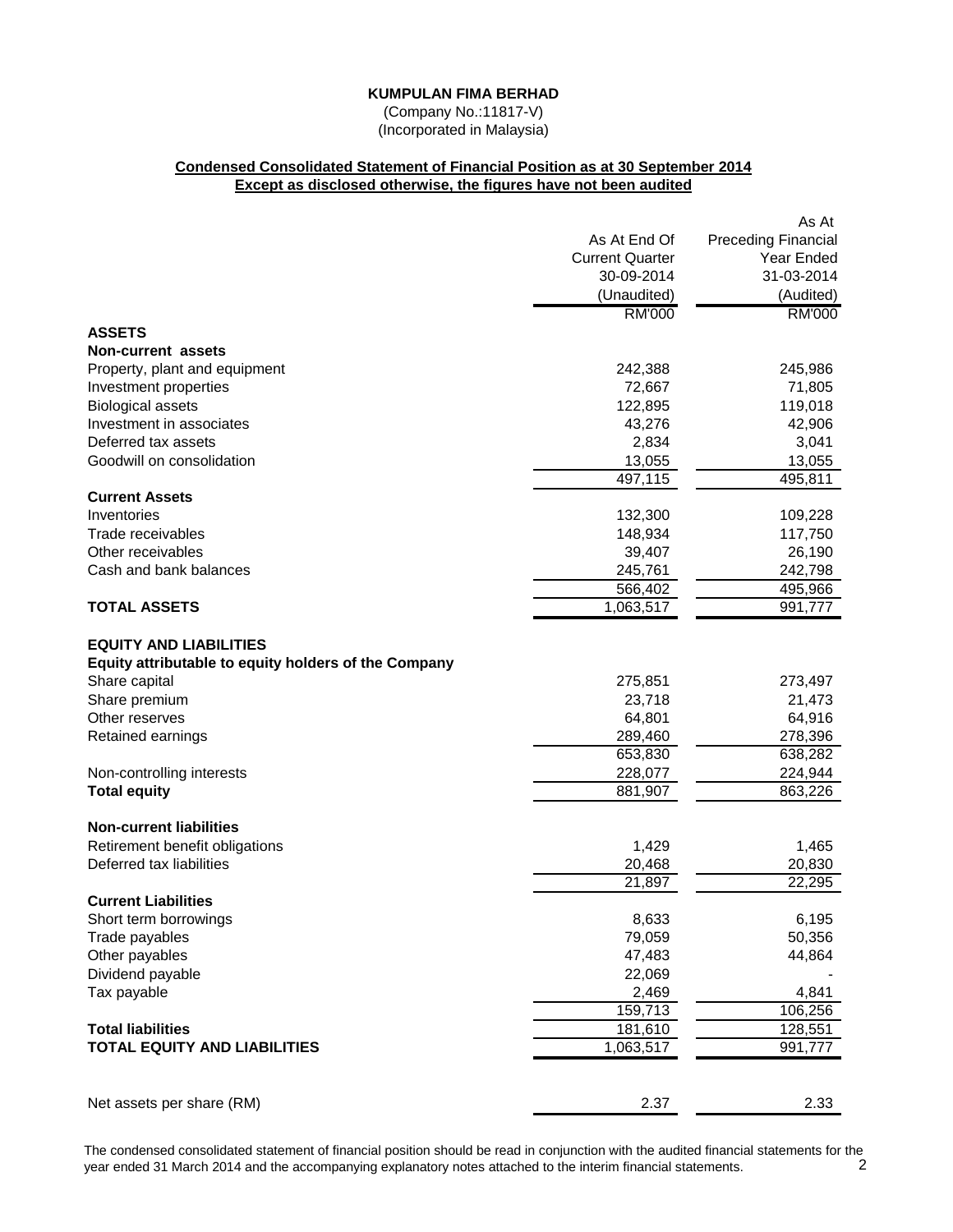(Company No.:11817-V) (Incorporated in Malaysia)

#### **Condensed Consolidated Statements of Changes in Equity For the Second Quarter Ended 30 September 2014 Except as disclosed otherwise, the figures have not been audited**

*Attributable to Owners of the Parent*

|                                                        |                                          |                                   |                                  |                                               | Non-distributable                   |                                                                                       |                                                         |                                                 | Distributable                       |                               |                                                   |                                         |
|--------------------------------------------------------|------------------------------------------|-----------------------------------|----------------------------------|-----------------------------------------------|-------------------------------------|---------------------------------------------------------------------------------------|---------------------------------------------------------|-------------------------------------------------|-------------------------------------|-------------------------------|---------------------------------------------------|-----------------------------------------|
| Group                                                  | <b>Share</b><br>capital<br><b>RM'000</b> | Share<br>premium<br><b>RM'000</b> | <b>Reserves</b><br><b>RM'000</b> | Other Revaluation<br>reserve<br><b>RM'000</b> | Capital<br>reserve<br><b>RM'000</b> | Capital<br>reserve<br>arising from<br>bonus issue in<br>subsidiaries<br><b>RM'000</b> | Employee<br>share<br>option<br>reserve<br><b>RM'000</b> | Foreign<br>exchange<br>reserve<br><b>RM'000</b> | Retained<br>profit<br><b>RM'000</b> | <b>Total</b><br><b>RM'000</b> | Non-<br>controlling<br>interests<br><b>RM'000</b> | <b>Total</b><br>equity<br><b>RM'000</b> |
| At 1-4-2014                                            | 273,497                                  | 21,473                            | 64,916                           | 43,313                                        | 437                                 | 26,758                                                                                | 5,224                                                   | (10, 816)                                       | 278,396                             | 638,282                       | 224,944                                           | 863,226                                 |
| Profit for the period                                  |                                          |                                   |                                  |                                               |                                     |                                                                                       |                                                         |                                                 | 33,133                              | 33,133                        | 14,256                                            | 47,389                                  |
| Other comprehensive profit                             |                                          |                                   | 899                              |                                               |                                     |                                                                                       |                                                         | 899                                             |                                     | 899                           | (1, 214)                                          | (315)                                   |
| Exercise of employee share options                     | 2,354                                    | 2,245                             | (1,014)                          |                                               |                                     |                                                                                       | (1,014)                                                 |                                                 |                                     | 3,585                         |                                                   | 3,585                                   |
| Dividend                                               |                                          |                                   |                                  |                                               |                                     |                                                                                       |                                                         |                                                 | (22,069)                            | (22,069)                      |                                                   | (22,069)                                |
| Dividend paid to minority shareholders of a subsidiary |                                          | $\overline{\phantom{a}}$          |                                  |                                               |                                     |                                                                                       |                                                         |                                                 |                                     |                               | (9,909)                                           | (9,909)                                 |
| At 30-09-2014                                          | 275,851                                  | 23,718                            | 64,801                           | 43,313                                        | 437                                 | 26,758                                                                                | 4,210                                                   | (9, 917)                                        | 289,460                             | 653,830                       | 228,077                                           | 881,907                                 |
|                                                        | Share<br>capital                         | Share<br>premium                  | Reserves                         | Other Revaluation<br>reserve                  | Capital<br>reserve                  | Capital<br>reserve<br>arising from<br>bonus issue in<br>subsidiaries                  | <b>Employee</b><br><b>Share</b><br>Option<br>Reserve    | Foreign<br>exchange<br>reserve                  | Retained<br>profit                  | <b>Total</b>                  | <b>Minority</b><br>interests                      | <b>Total</b><br>equity                  |
| Group                                                  | <b>RM'000</b>                            | <b>RM'000</b>                     | <b>RM'000</b>                    | <b>RM'000</b>                                 | <b>RM'000</b>                       | <b>RM'000</b>                                                                         | <b>RM'000</b>                                           | <b>RM'000</b>                                   | <b>RM'000</b>                       | <b>RM'000</b>                 | <b>RM'000</b>                                     | <b>RM'000</b>                           |
| At 1-4-2013<br>Net profit for the year                 | 269,987                                  | 18,273                            | 87,536                           | 43,313                                        | 437                                 | 26,758                                                                                | 6,140                                                   | 10,888                                          | 237,507<br>30,788                   | 613,303<br>30,788             | 218,437                                           | 831,740                                 |
| Total comprehensive income for the period              |                                          |                                   | (30, 371)                        |                                               |                                     |                                                                                       | $\overline{\phantom{a}}$                                | (30, 371)                                       |                                     | (30, 371)                     | 14,513                                            | (15, 858)                               |
| Exercise of employee share options                     | 2,447                                    | 2,254                             | (1,020)                          |                                               |                                     |                                                                                       | (1,020)                                                 |                                                 |                                     | 3,681                         |                                                   | 3,681                                   |
| Dividend                                               |                                          |                                   |                                  |                                               |                                     |                                                                                       |                                                         |                                                 | (19, 413)                           | (19, 413)                     | $\sim$                                            | (19, 413)                               |
| Dividend paid to minority shareholders of a subsidiary |                                          |                                   |                                  |                                               |                                     |                                                                                       |                                                         |                                                 |                                     |                               | (4,708)                                           | (4,708)                                 |
| At 30-09-2013                                          | 272,434                                  | 20,527                            | 56,145                           | 43,313                                        | 437                                 | 26,758                                                                                | 5,120                                                   | (19, 483)                                       | 248,882                             | 597,988                       | 228,242                                           | 795,442                                 |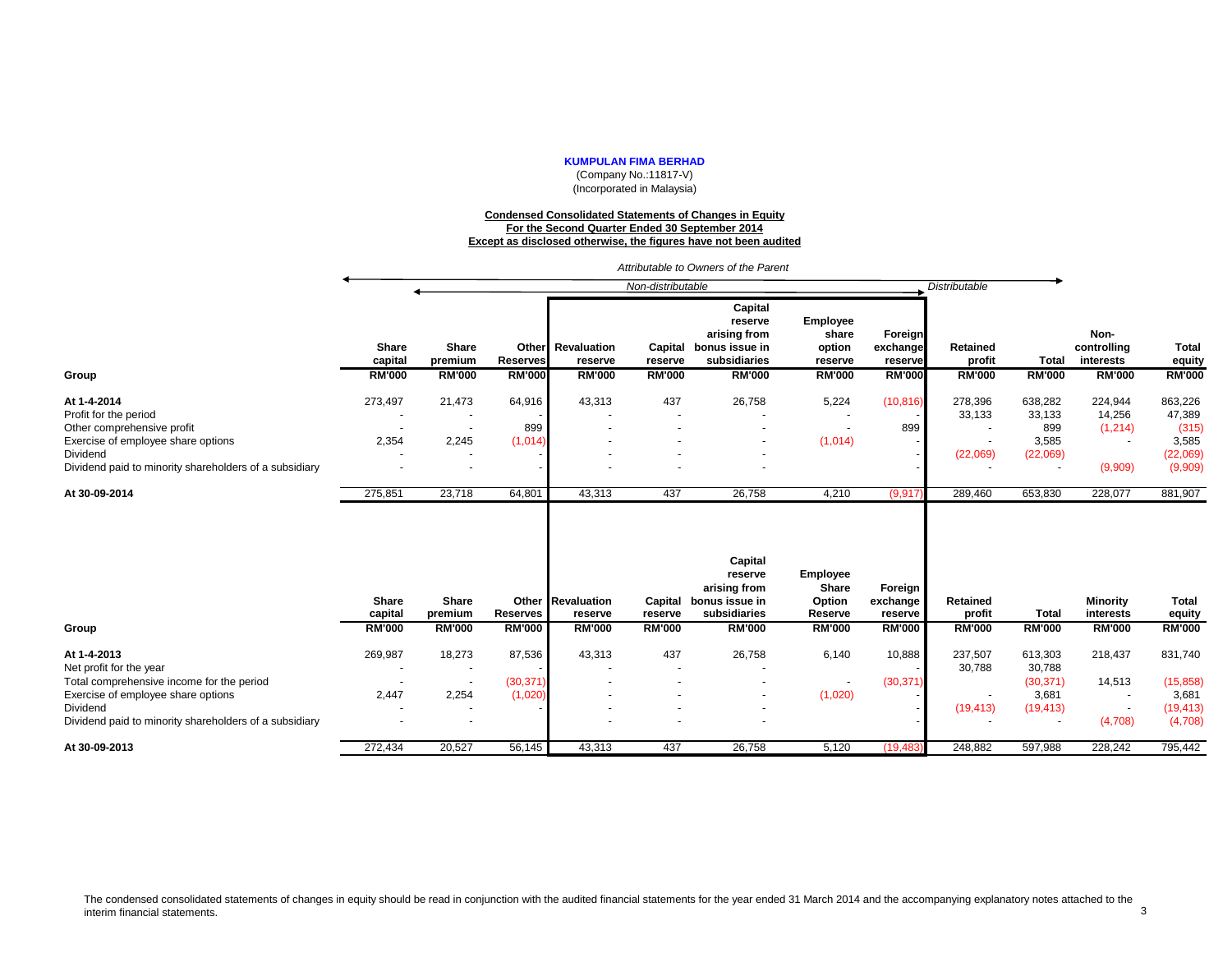(Company No.:11817-V) (Incorporated in Malaysia)

## **Condensed Consolidated Statement of Cash Flows for the Second Quarter Ended 30 September 2014 Except as disclosed otherwise, the figures have not been audited**

|                                                                                                     | <b>To Date</b> |                    |
|-----------------------------------------------------------------------------------------------------|----------------|--------------------|
|                                                                                                     | 30-09-2014     | 30-09-2013         |
|                                                                                                     | <b>RM'000</b>  | <b>RM'000</b>      |
| <b>CASH FLOWS FROM OPERATING ACTIVITIES</b>                                                         |                |                    |
| Profit before taxation<br>Adjustment for:                                                           | 63,558         | 63,075             |
| Depreciation for property, plant and equipment                                                      | 13,887         | 10,117             |
| Depreciation of investment properties                                                               | 771            | 798                |
| Amortisation of biological assets                                                                   | 2,792          | 2,471              |
| Impairment loss on trade receivables                                                                | 2,301          | 76                 |
| Write back of impairment loss on trade receivables                                                  | (75)           | (189)              |
| Provision for retirement benefit obligation                                                         | 35             | 140                |
| Writedown of inventories                                                                            | 139            | 168                |
| Reversal of inventories written down                                                                |                | (130)              |
| Gain on disposal of property, plant and equipment                                                   | (9)            | (221)              |
| Gain from plantation investment compensation                                                        |                | (838)              |
| Share of result of associates                                                                       | (940)          | (678)              |
| Interest expense                                                                                    | 125            | 533                |
| Interest income                                                                                     | (3,976)        | (3,525)            |
| Operating profit before working capital changes                                                     | 78,608         | 71,797             |
| Increase in inventories                                                                             | (18, 747)      | (11, 652)          |
| Increase in receivables                                                                             | (45,604)       | (2,710)            |
| Increase/(decrease) in payables                                                                     | 26,112         | (5,363)            |
| Cash generated from operations                                                                      | 40,369         | 52,072             |
| Interest paid                                                                                       | (125)          | (533)              |
| Taxes paid<br>Retirement benefits paid                                                              | (17,998)       | (12, 476)<br>(145) |
| Net cash generated from operating activities                                                        | 22,246         | 38,918             |
|                                                                                                     |                |                    |
| <b>CASH FLOWS FROM INVESTING ACTIVITIES</b>                                                         |                |                    |
| Biological assets expenditure                                                                       | (9,231)        | (14, 923)          |
| Proceeds from disposal of property, plant and equipment                                             | 21             | 221                |
| Plantation investment compensation                                                                  |                | 1,180              |
| Purchase of property, plant and equipment                                                           | (7, 117)       | (16, 781)          |
| Interest received                                                                                   | 3,976          | 3,525              |
| Net cash used in investing activities                                                               | (12, 351)      | (26, 778)          |
| <b>CASH FLOWS FROM FINANCING ACTIVITIES</b>                                                         |                |                    |
| Net drawdown/(repayment) of short term borrowings                                                   | 2,438          | (8,965)            |
| Proceeds from exercise of employee share scheme                                                     | 2,146          | 3,680              |
| Dividend paid to minority shareholders of a subsidiary                                              | (9,909)        | (4,708)            |
| Increase in deposits on lien                                                                        | (5)            | (6)                |
| Net cash used in financing activities                                                               | (5,330         | (9.999             |
|                                                                                                     |                |                    |
| <b>NET INCREASE IN CASH AND CASH EQUIVALENTS</b><br>EFFECT ON FOREIGN EXCHANGE RATE CHANGES IN CASH | 4,565          | 2,141              |
| <b>AND CASH EQUIVALENTS</b>                                                                         | (1,607)        | (13, 311)          |
| <b>CASH AND CASH EQUIVALENTS AT BEGINNING OF</b>                                                    |                |                    |
| <b>FINANCIAL PERIOD</b>                                                                             | 242,625        | 272,236            |
| <b>CASH AND CASH EQUIVALENTS AT END OF FINANCIAL PERIOD</b>                                         | 245,583        | 261,066            |
| <b>CASH AND CASH EQUIVALENTS COMPRISE:</b>                                                          |                |                    |
| Cash and bank balances                                                                              | 27,176         | 16,073             |
| Fixed deposits with financial institutions *                                                        | 218,407        | 251,806            |
| Secured bank overdrafts                                                                             |                | (6, 813)           |
|                                                                                                     | 245,583        | 261,066            |
| * Fixed deposits with financial institutions comprise:                                              |                |                    |
| <b>Fixed deposits</b>                                                                               | 218,585        | 251,979            |
| less : Deposits on lien                                                                             | (178)          | (173)              |
|                                                                                                     | 218,407        | 251,806            |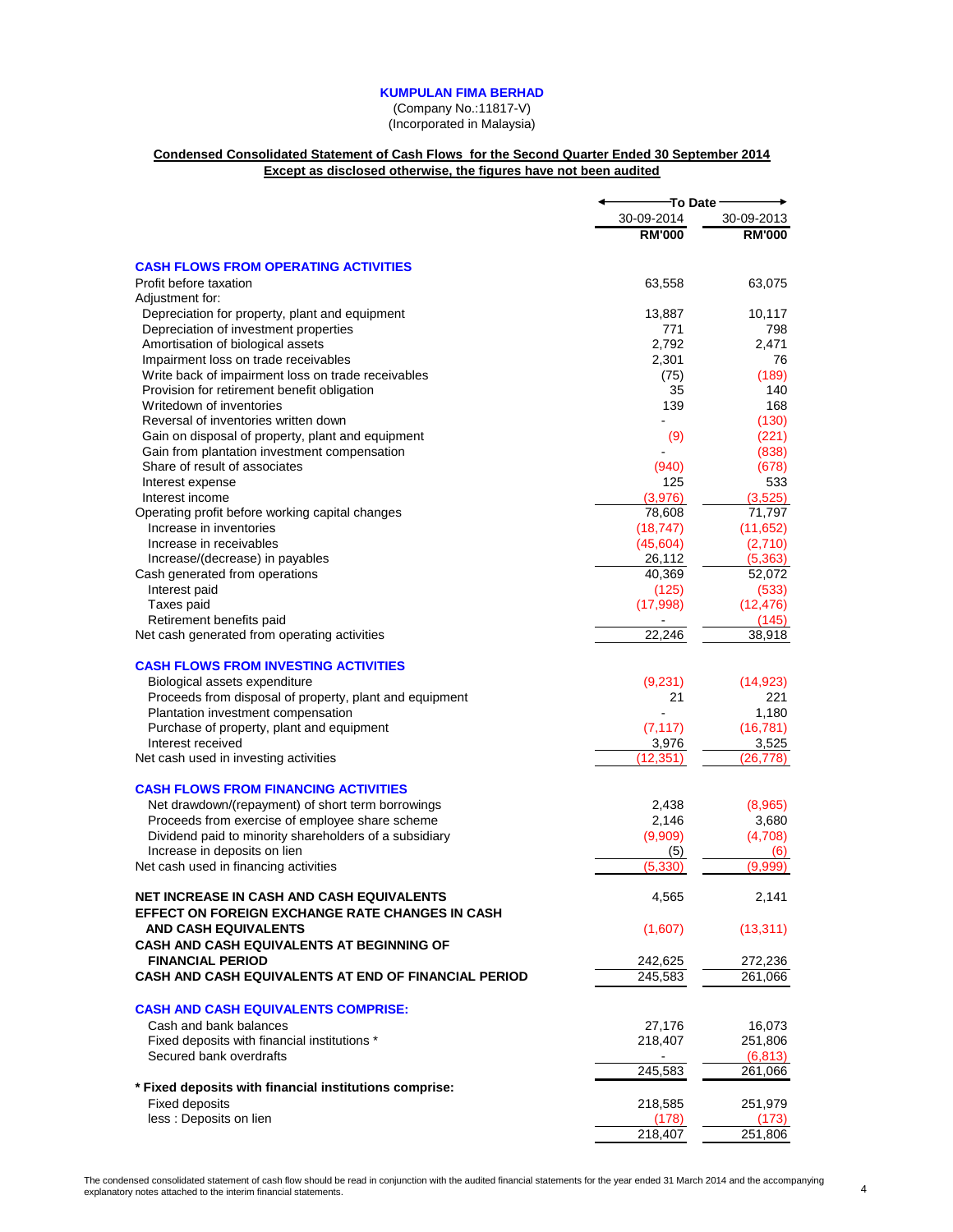- PART A FRS 134 requirements
- PART B Bursa Malaysia Securities Berhad ("Bursa Securities") Listing Requirements

## **PART A - REQUIREMENT OF FRSs**

## **A1. Accounting policies**

The interim financial statements are unaudited and have been prepared in accordance with the requirements of FRS 134: Interim Financial Reporting and paragraph 9.22 of the Listing Requirements of the Bursa Securities.

The interim financial statements should be read in conjunction with the audited financial statements for the year ended 31 March 2014. These explanatory notes attached to the interim financial statements provide an explanation of events and transactions that are significant to the understanding of the changes in the financial position and performance of the Group since the financial year ended 31 March 2014.

# **A2. Changes in accounting policies**

The significant accounting policies adopted are consistent with those of the audited financial statements for the year ended 31 March 2014 except for the adoption of the following new and revised Financial Reporting Standards ("FRS"), Amendments to FRSs and IC Interpretations.

#### **(a) Adoption of FRSs, Amendments to FRSs and IC Interpretations**

On 1 April 2014, the Group adopted the following FRSs, Amendments to FRSs, IC Interpretations and Amendments to IC Interpretations:

- Amendments to FRS 10: Consolidated Financial Statements: Investment Entities
- Amendments to FRS 12: Disclosure of Interests in Other Entities: Investment Entities
- Amendments to FRS 127 Separate Financial Statements (Investment Entities)
- Amendments to FRS 132: Financial Instruments: Presentation : Offsetting Financial Assets and Financial Liabilities
- Amendments to FRS 136: Impairment of assets Recoverable amount disclosures for non- financial assets
- Amendments to FRS 139: Financial instruments recognition and measurement : Novation of Derivatives and Continuation of Hedge Accounting
- IC Interpretation 21 : Levies

The adoption of the above FRSs, Amendments to FRS and Interpretations do not have significant impact on the financial statements of the Group for the current financial period.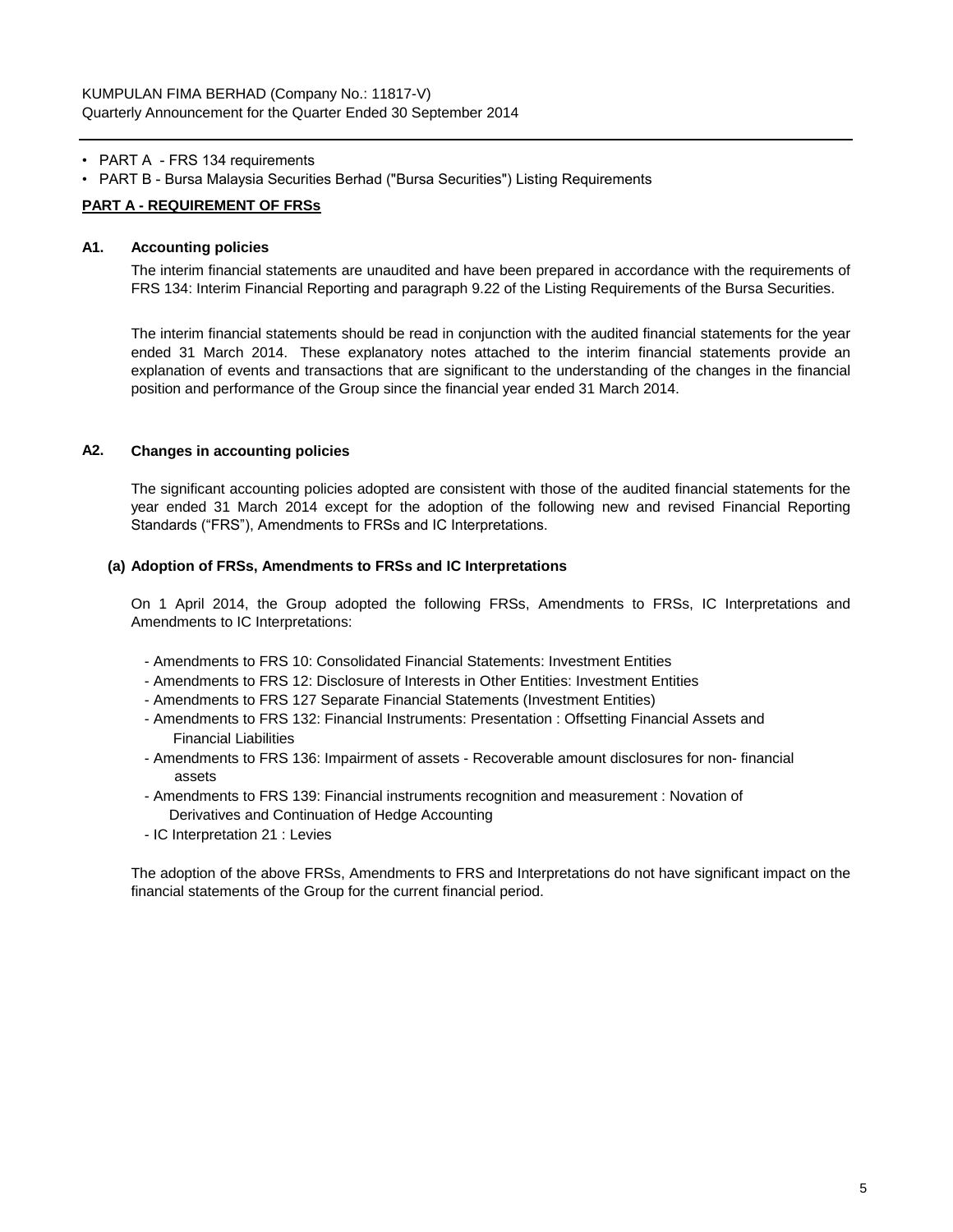# **A2. Changes in accounting policies (contd)**

## **(b) Standards and interpretations issued but not yet effective**

The Group has not early adopted the following new and amended FRS and IC Interpretations that are not yet effective:

|                                                                     | <b>Effective for annual period</b><br>beginning on or after |
|---------------------------------------------------------------------|-------------------------------------------------------------|
| Amendments to FRS 119: Employee benefits                            | 1 July 2014                                                 |
| - Defined Benefit Plans: Employee Contributions                     |                                                             |
| Annual Improvements to FRSs 2010-2012 Cycle                         | 1 July 2014                                                 |
| Annual Improvements to FRSs 2011-2013 Cycle                         | 1 July 2014                                                 |
| FRS 9 Financial Instruments (IFRS 9 issued by IASB in               |                                                             |
| November 2009)                                                      | To be announced                                             |
| FRS 9 Financial Instruments (IFRS 9 issued by IASB in October 2010) | To be announced                                             |
| FRS 9 Financial Instruments: Mandatory Effective Date of FRS 9 and  | To be announced                                             |
| Transition Disclosures (Amendments to FRS 9 and FRS 7)              |                                                             |
| FRS 9 Financial Instruments: Hedge Accounting and amendments to     | To be announced                                             |
| FRS 9. FRS 7 and FRS 139                                            |                                                             |

The Group will adopt the above pronouncements when they become effective in the respective financial periods. These pronouncements are not expected to have any effect to the financial statements of the Group upon their initial application, other than for FRS 9 Financial Instruments. The Group will assess the financial implications of FRS 9 Financial Instruments when the full standard is issued.

## **(c) Malaysian Financial Reporting Standards (MFRS Framework)**

On 19 November 2011, the Malaysian Accounting Standards Board ("MASB") issued a new MASB approved accounting framework, the Malaysian Financial Reporting Standards ("MFRS Framework"). The MFRS Framework is a fully IFRS-compliant framework, equivalent to IFRSs which is mandatory for adoption by all Entities Other than Private Entities for annual periods beginning on or after 1 January 2012, with the exception for Transitioning Entities. Transitioning Entities, being entities which are subject to the application of MFRS 141 Agriculture and/or IC Interpretation 15 Agreements for the Construction of Real Estate are given an option to defer adoption of the MFRS Framework for one year. Consequently, adoption of the MFRS Framework by Transitioning Entities will be mandatory for annual periods beginning on or after 1 January 2017. Transitioning Entities also include those entities that consolidate, equity account or proportionately consolidate an entity that has chosen to continue to apply the FRS Framework for annual periods beginning on or after 1 January 2012.

Subsequent to MASB announcement on 30 June 2012, MASB had on 7 August 2013 decided to allow agriculture and real estate companies ("Transitioning Entities") to defer the adoption of the MFRS Framework for another year. MFRS will therefore be mandated for all companies for annual periods beginning on or after 1 January 2017. This decision comes after an extensive deliberation by MASB and taking into account both local and international developments affecting these standards.

The Group falls within the scope definition of Transitioning Entities and have opted to defer adoption of the new MFRS Framework. Accordingly, the Group will be required to prepare financial statements using the MFRS Framework in its first MFRS interim financial statements for the quarter ending 30 June 2017. In presenting its first MFRS financial statements, the Group will be required to restate the comparative financial statements to amounts reflecting the application of MFRS Framework. The majority of the adjustments required on transition will be made, retrospectively, against opening retained profits.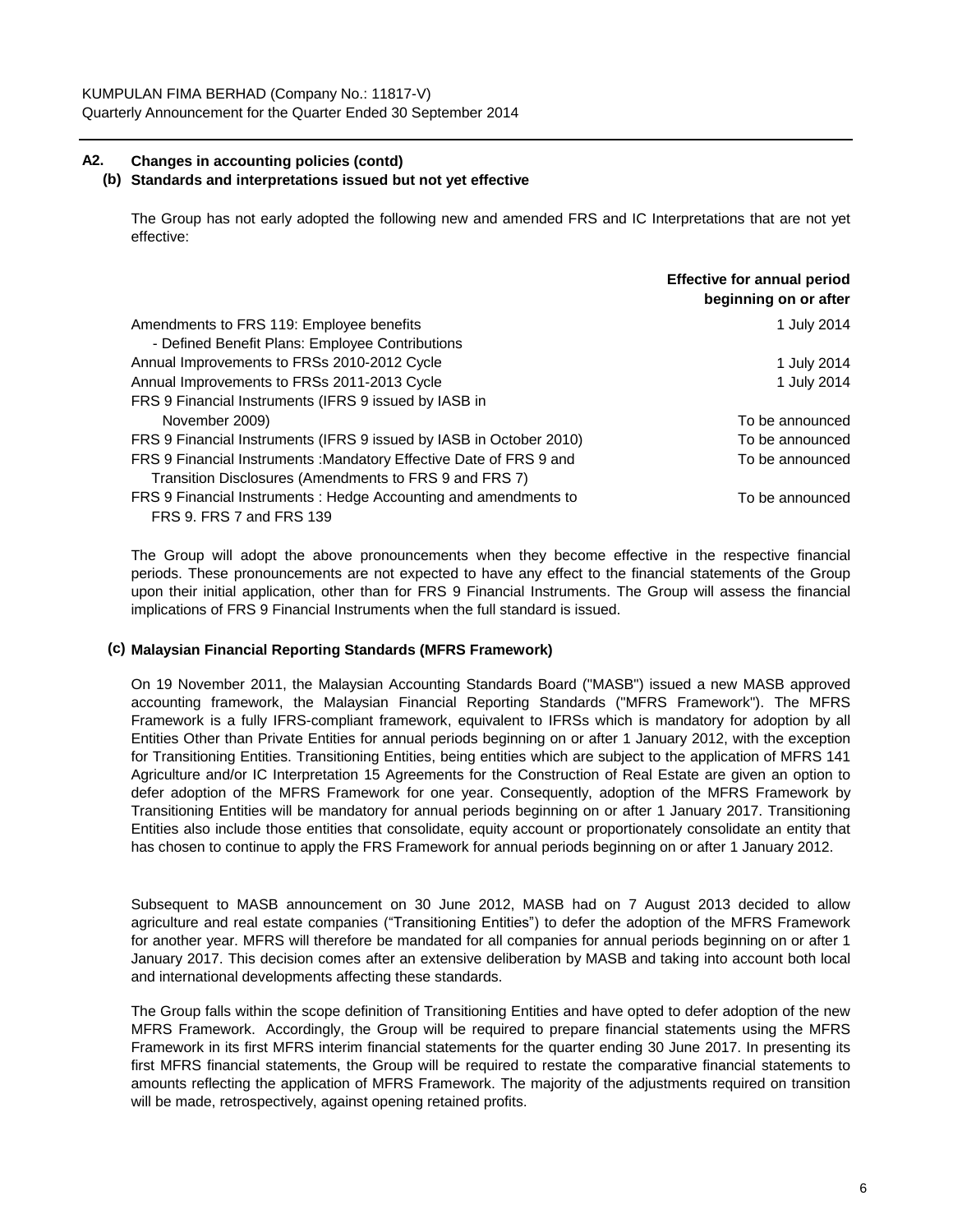## **A2. Changes in accounting policies (contd)**

## **(c) Malaysian Financial Reporting Standards (MFRS Framework) (contd)**

Currently, the Group is in the process of assessing the gap between current Group accounting policies and the requirements of MFRS Framework and expects to be in a position to fully comply with the requirements of the MFRS Framework for the financial year ending 31 March 2018.

#### **A3. Auditors' Report on Preceding Annual Financial Statements.**

The financial statements of the Group for the financial year ended 31 March 2014 were not subject to any audit qualification.

#### **A4. Seasonal and cyclical factors**

The operations of the Group are not affected by any seasonal or cyclical factors other than the manufacturing segment which is affected by cyclical changes in volumes of certain products whilst the plantation segment is affected by seasonal crop production, weather conditions and fluctuating commodity prices.

## **A5. Unusual items affecting the financial statements**

There were no unusual items affecting the financial statements of the Group for the current quarter.

#### **A6. Changes in estimates**

There were no changes in estimates arising from the adoption of the new and/or revised FRSs, that would have a material effect on the current quarter's results.

## **A7. Issuances, cancellation, repurchases, resale and repayment of debts and equity securities**

There were no issuances, cancellations, repurchases, resale and repayments of debts and equity securities for the current quarter except for the issuance of the following new ordinary shares of RM1.00 each pursuant to the Company Employees' Share Scheme.

| <b>Option price</b><br>per share<br>RM | No. of<br>share<br>issued | Cash<br><b>Proceeds</b><br>RM |
|----------------------------------------|---------------------------|-------------------------------|
| 1.48                                   | 850,000                   | 1,258,000                     |
| 1.76                                   | 94,100                    | 165,616                       |
| 1.81                                   | 22,500                    | 40,725                        |
| 1.97                                   | 800                       | 1,576                         |
| Total                                  | 967,400                   | 1,465,917                     |

#### **A8. Dividend paid**

The Company's shareholders had at the Annual General Meeting on 24 September 2014 approved a single-tier final dividend of 8% for the financial year ended 31 March 2014 amounting to dividend payable of RM22,069,320. The dividend was subsequently paid on 15 October 2014.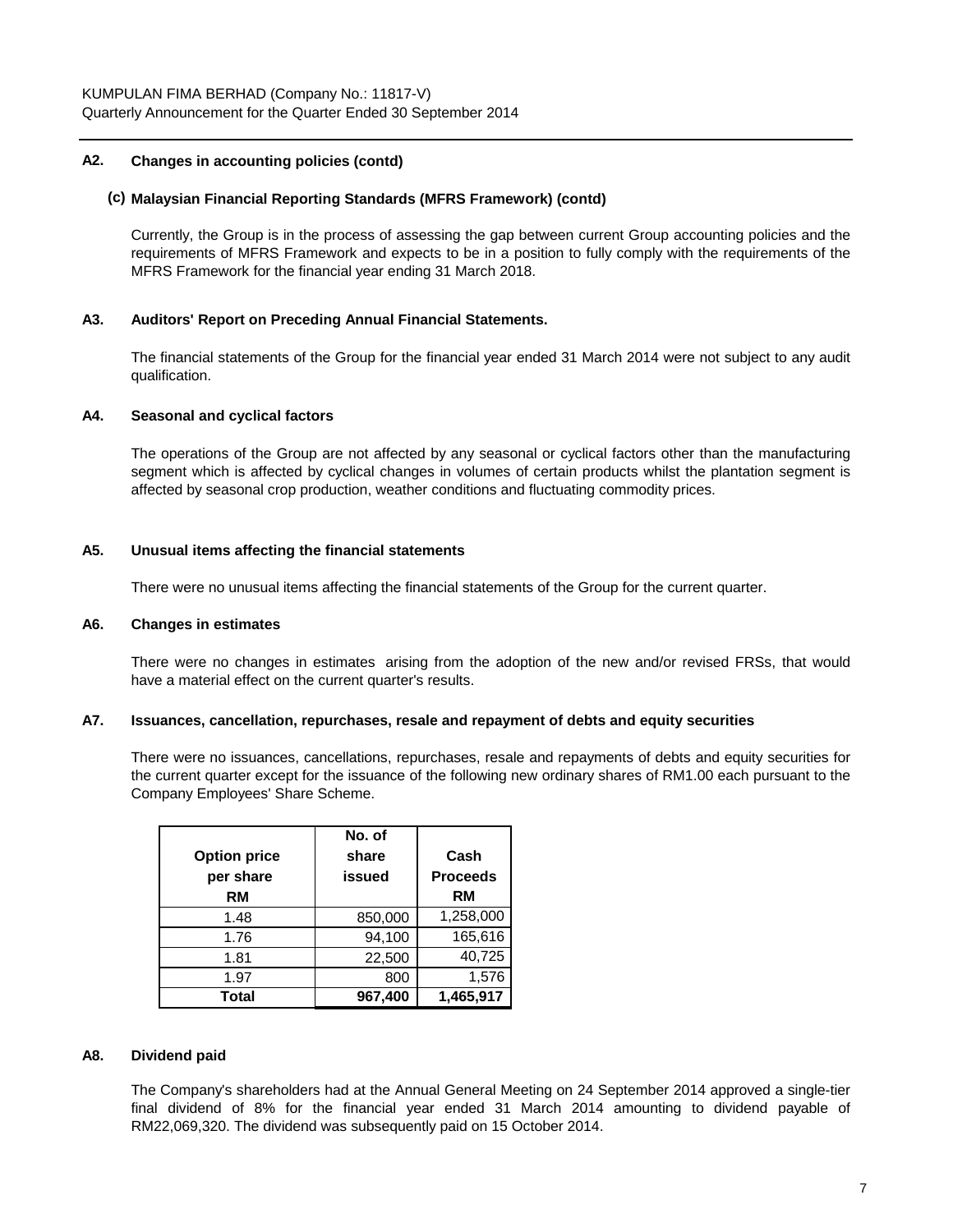# **A9. Segmental revenue and results for business segments**

|                                    | <b>Individual Quarter</b> |                        |               | <b>Cumulative Quarter</b> |  |  |
|------------------------------------|---------------------------|------------------------|---------------|---------------------------|--|--|
|                                    |                           | Current Preceding Year |               | Current Preceding Year    |  |  |
|                                    | Year                      | Corresponding          | Year          | Corresponding             |  |  |
|                                    | Quarter                   | Quarter                | To Date       | Period                    |  |  |
|                                    | 30-09-2014                | 30-09-2013             | 30-09-2014    | 30-09-2013                |  |  |
| Revenue                            | <b>RM'000</b>             | <b>RM'000</b>          | <b>RM'000</b> | <b>RM'000</b>             |  |  |
| Manufacturing*                     | 62,208                    | 62,471                 | 128,328       | 114,886                   |  |  |
| Plantation                         | 22,247                    | 20,976                 | 51,274        | 45,235                    |  |  |
| <b>Bulking</b>                     | 17,023                    | 14,724                 | 32,313        | 31,439                    |  |  |
| Food                               | 26,305                    | 23,723                 | 44,260        | 41,756                    |  |  |
| <b>Others</b>                      | 5,671                     | 1,265                  | 8,801         | 6,540                     |  |  |
|                                    | 133,454                   | 123,159                | 264,976       | 239,856                   |  |  |
| Elimination of inter-segment sales | (4, 323)                  |                        | (6, 470)      | (3,891)                   |  |  |
|                                    | 129,131                   | 123,159                | 258,506       | 235,965                   |  |  |
| <b>Profit before taxation</b>      |                           |                        |               |                           |  |  |
| Manufacturing*                     | 13,442                    | 19,583                 | 25,877        | 32,805                    |  |  |
| <b>Plantation</b>                  | 7,771                     | 3,311                  | 16,613        | 11,934                    |  |  |
| <b>Bulking</b>                     | 9,899                     | 8,582                  | 18,340        | 18,288                    |  |  |
| Food                               | 621                       | 849                    | 3,645         | 951                       |  |  |
| <b>Others</b>                      | (1, 346)                  | (892)                  | (1, 857)      | (1,581)                   |  |  |
|                                    | 30,387                    | 31,433                 | 62,618        | 62,397                    |  |  |
| Associated companies               | 1,122                     | 1,500                  | 940           | 678                       |  |  |
|                                    | 31,509                    | 32,933                 | 63,558        | 63,075                    |  |  |

\* Production and trading of security documents.

# **A10. Profit before taxation**

The following amounts have been included in arriving at profit before taxation:

|                                   |                                  | <b>Individual Quarter</b> |               | <b>Cumulative Quarter</b> |  |  |
|-----------------------------------|----------------------------------|---------------------------|---------------|---------------------------|--|--|
|                                   | <b>Preceding Year</b><br>Current |                           | Current       | <b>Preceding Year</b>     |  |  |
|                                   | Year                             | Corresponding             | Year          | Corresponding             |  |  |
|                                   | 30-09-2014                       | 30-09-2013                | 30-09-2014    | 30-09-2013                |  |  |
| Other income                      | RM'000                           | <b>RM'000</b>             | <b>RM'000</b> | RM'000                    |  |  |
| Interest Income                   | 2,757                            | 2,126                     | 3,976         | 3,525                     |  |  |
| Gain on disposal of property,     |                                  |                           |               |                           |  |  |
| plant and equipment               | 6                                | 221                       | 7             | 221                       |  |  |
| Gain from plantation investment   |                                  |                           |               |                           |  |  |
| compensation                      |                                  | 838                       |               | 838                       |  |  |
| Share of profit from sale of coal | 1,440                            | $\blacksquare$            | 1,440         |                           |  |  |
| Foreign exchange (loss)/gain      | (146)                            | 347                       | 4,001         | (394)                     |  |  |
| <b>Operating expenses</b>         |                                  |                           |               |                           |  |  |
| Depreciation and amortisation     | 9,518                            | 6,324                     | 17,450        | 13,386                    |  |  |
| Interest expense                  | 53                               | 238                       | 110           | 533                       |  |  |
| Impairment loss on trade          |                                  |                           |               |                           |  |  |
| receivables                       | 887                              | 76                        | 2,301         | 76                        |  |  |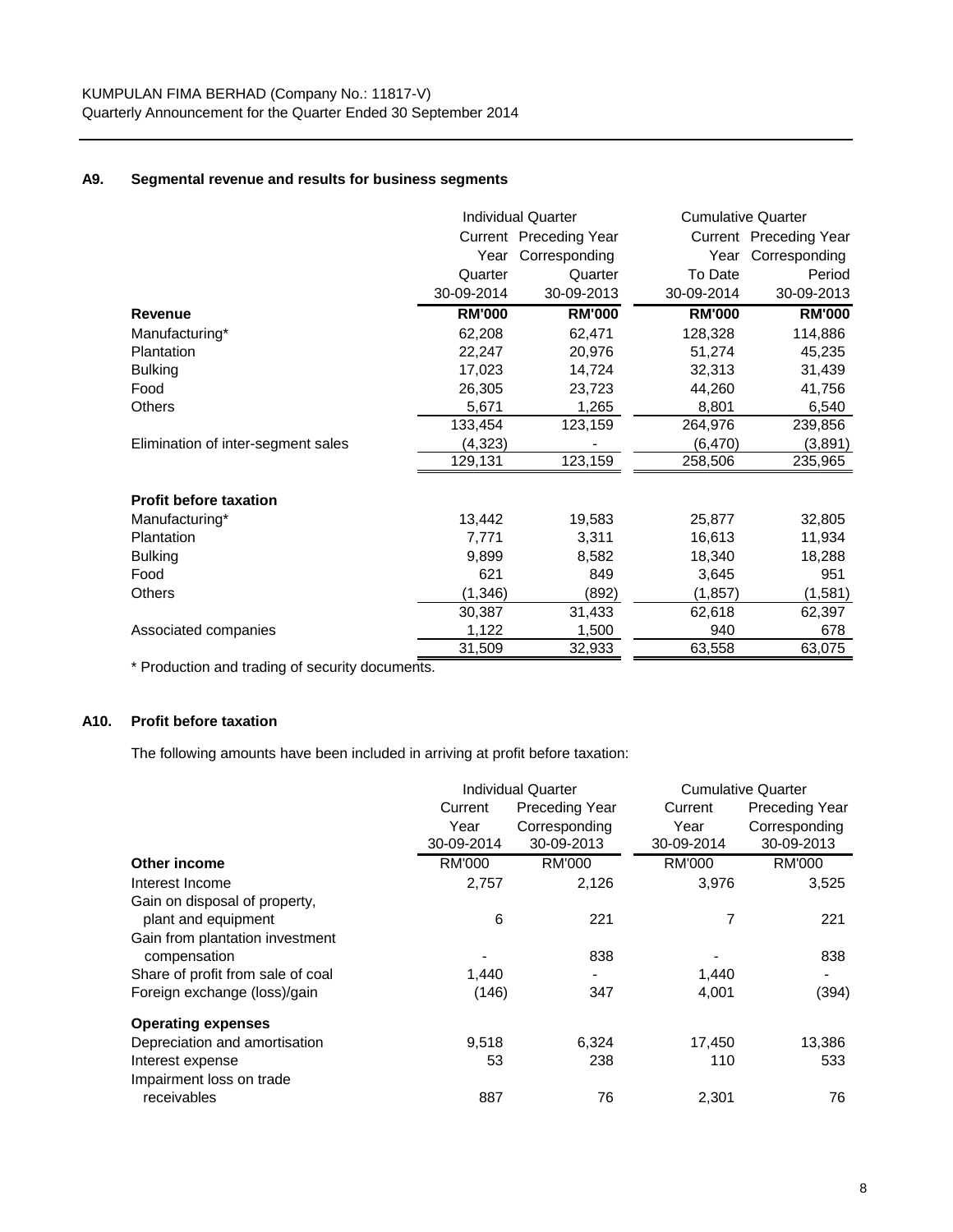## **A10. Profit before taxation (contd)**

|                                      | Individual Quarter |                       | <b>Cumulative Quarter</b> |                       |
|--------------------------------------|--------------------|-----------------------|---------------------------|-----------------------|
|                                      | Current            | <b>Preceding Year</b> | Current                   | <b>Preceding Year</b> |
|                                      | Year               | Corresponding         | Year                      | Corresponding         |
|                                      | Quarter            | Quarter               | To Date                   | Period                |
|                                      | 30-09-2014         | 30-09-2013            | 30-09-2014                | 30-09-2013            |
|                                      | RM'000             | RM'000                | RM'000                    | RM'000                |
| <b>Operating expenses (contd)</b>    |                    |                       |                           |                       |
| Write back of impairment loss on     |                    |                       |                           |                       |
| trade receivables                    | (55)               | (117)                 | (75)                      | (189)                 |
| Write down of inventories            | 119                | 4                     | 139                       | 168                   |
| Reversal of inventories written down |                    | (43)                  |                           | (130)                 |

The Group does not deal with derivatives.

#### **A11. Valuation of property, plant and equipment**

The valuations of land and building have been brought forward from the financial statements for the year ended 31 March 2014.

## **A12. Subsequent material events**

There were no material events subsequent to the end of the current quarter.

#### **A13. Inventories**

During the quarter, there was no significant write-down or write-back of inventories except as disclosed in Note A10 as above.

## **A14. Changes in the composition of the Group**

There were no changes in the composition of the Group for the financial period to date including business combinations, acquisition or disposal of subsidiaries and long term investments, restructuring and discontinued operations.

#### **A15. Changes in contingent liabilities**

There were no additional contingent liabilities during the current quarter, except as disclosed in Note B11 herein.

## **A16. Significant acquisition of property, plant and equipment**

For the current quarter under review the Group's acquisitions of property, plant and equipment are as follows :

|                                   | <b>Current Year</b> |
|-----------------------------------|---------------------|
|                                   | To Date             |
|                                   | <b>RM'000</b>       |
| Plant and equipment               | 618                 |
| Vehicles                          | 528                 |
| Land and Buildings                | 2.241               |
| Furniture, fittings and computers | 3,730               |
|                                   | 7.117               |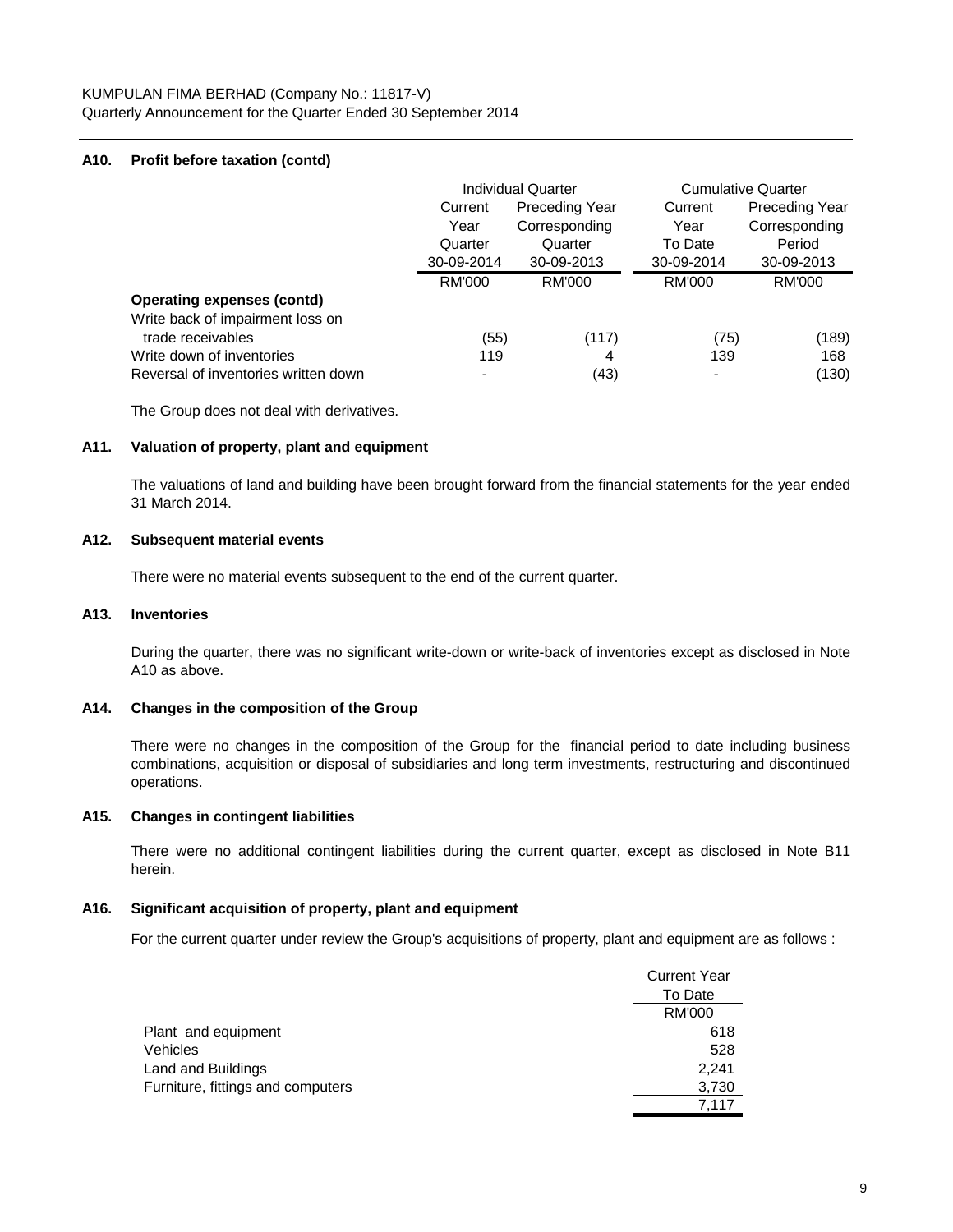## **A17. Capital commitments**

 $C$ urrent  $V$ e The amount of commitments not provided for in the interim financial statements as at 30 September 2014 were as follows:

|                                                       | Current Year |
|-------------------------------------------------------|--------------|
|                                                       | To Date      |
|                                                       | RM'000       |
| Property, plant and equipment                         |              |
| Approved and contracted for                           | 8.729        |
| Approved but not contracted for                       | 45,703       |
| Share of capital commitments of associated companies: |              |
| Property, plant and equipment                         |              |
| Approved and contracted for                           | 440          |
|                                                       |              |

## **A18. Related party transactions**

The Group's related party transactions during the financial period were as follows:

|                                              | Transacting                                              |                                             | Nature of                                  |               |
|----------------------------------------------|----------------------------------------------------------|---------------------------------------------|--------------------------------------------|---------------|
| KFB and its subsidiaries                     | parties                                                  | Relationship                                | transactions                               | <b>RM'000</b> |
| Kumpulan Fima Berhad                         | <b>BHR Enterprise</b><br>Sdn Bhd                         | Common<br>Shareholders/<br><b>Directors</b> | Advisory<br>services                       | (60)          |
| Fima Corporation Berhad                      | <b>Nationwide Express</b><br><b>Courier Services Bhd</b> | Common<br>Shareholders                      | Rental income                              | 39            |
| Fima Corporation Berhad                      | TD Technologies<br>Sdn. Bhd.                             | Common<br>Shareholders/<br><b>Directors</b> | Purchase made-<br>Software rental          | (53)          |
| PT Nunukan Jaya Lestari                      | <b>PT Pohon Emas</b><br>Lestari                          | Common<br>Shareholders/<br><b>Directors</b> | Purchase of fresh<br>fruit bunches         | (4, 483)      |
| Percetakan Keselamatan<br>Nasional Sdn. Bhd. | Fima Instanco Sdn. Bhd.                                  | Common<br>Shareholders                      | Rental income                              | 60            |
| Percetakan Keselamatan<br>Nasional Sdn. Bhd. | <b>Nationwide Express</b><br><b>Courier Services Bhd</b> | Common<br>Shareholders                      | Purchase<br>made -<br>delivery<br>services | (47)          |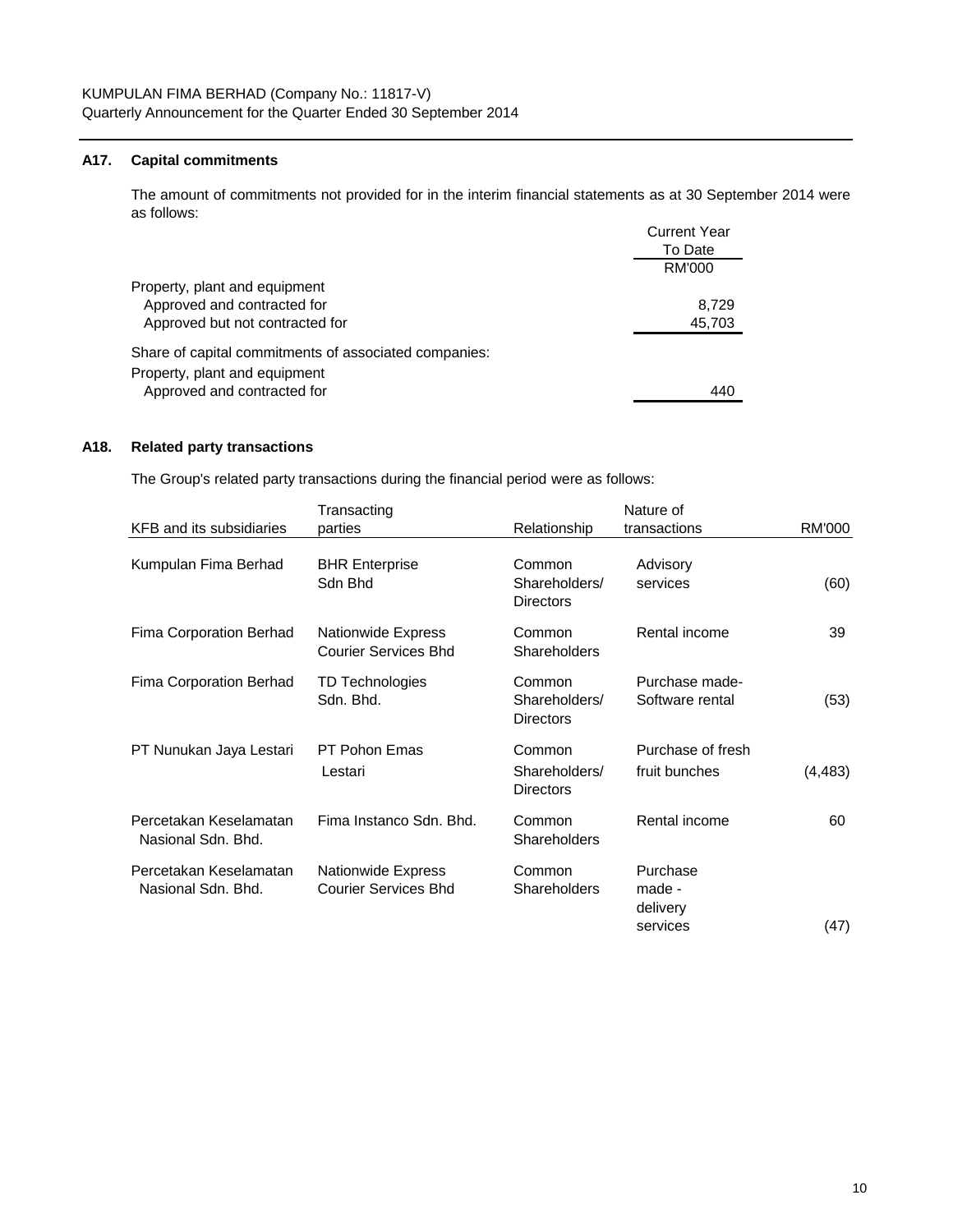## **PART B - BURSA SECURITIES LISTING REQUIREMENTS**

#### **B1. Review of performance**

#### **Group Performance**

|                   | <b>Current</b> | <b>Previous</b> |          |     |
|-------------------|----------------|-----------------|----------|-----|
| (RM Million)      | YTD            | YTD             | Variance | %   |
| Revenue           | 258.51         | 235.97          | 22.54    | 9.6 |
| Profit Before Tax | 63.56          | 63.08           | 0.48     | 0.8 |

The Group revenue for the 1st half year under review had increased to RM258.51 million as compared to RM235.97 million recorded in the previous corresponding period. The increase of RM22.54 million (9.6%) was attributable to the higher revenue generated by all divisions.

However, profit before tax ("PBT") recorded a slight increase by RM0.48 million to RM63.56 million (0.8%) from last year due to lower PBT recorded by manufacturing division. The other divisions registered higher PBT than last year.

The performance of each business division is as follows:

#### **Manufacturing Division**

|                          | <b>Current</b> | <b>Previous</b> |          |        |
|--------------------------|----------------|-----------------|----------|--------|
| (RM Million)             | YTD            | YTD             | Variance | %      |
| Revenue                  | 128.33         | 114.89          | 13.44    | 11.7   |
| <b>Profit Before Tax</b> | 25.88          | 32.81           | (6.93)   | (21.1) |

Revenue from **Manufacturing Division** increased by 11.7% to RM128.33 million from RM114.89 million last year, driven by higher sales volume of licenses and foreign travelling documents. However, PBT decreased by 21.1% to RM25.88 million from RM32.81 million posted last year due to less favourable sales mix.

#### **Plantation Division**

|                                | <b>Current</b> | <b>Previous</b> |          |         |
|--------------------------------|----------------|-----------------|----------|---------|
| (RM Million)                   | YTD            | <b>YTD</b>      | Variance | ℅       |
| <b>Revenue</b>                 |                |                 |          |         |
| Indonesia                      |                |                 |          |         |
| - Crude palm oil (CPO)         | 46.61          | 37.36           | 9.25     | 24.8    |
| - Crude palm kernel oil (CPKO) |                | 4.35            | (4.35)   | (100.0) |
| Malaysia                       |                |                 |          |         |
| - Fresh fruit bunch/Pineapple  | 4.66           | 3.53            | 1.13     | 32.0    |
| Total                          | 51.27          | 45.24           | 6.03     | 13.3    |
|                                |                |                 |          |         |
| <b>Profit Before Tax</b>       | 16.61          | 11.93           | 4.68     | 39.2    |
| <b>Sales Quantity (mt)</b>     |                |                 |          |         |
| CPO                            | 22,099         | 20,057          | 2,042    | 10.2    |
| <b>CPKO</b>                    |                | 1,106           | (1, 106) |         |
| Average net CIF selling price, |                |                 |          |         |
| net of duty (RM)               |                |                 |          |         |
| CPO                            | 2,101          | 1,861           | 240      | 12.9    |
| <b>CPKO</b>                    |                | 1,712           | (1, 712) |         |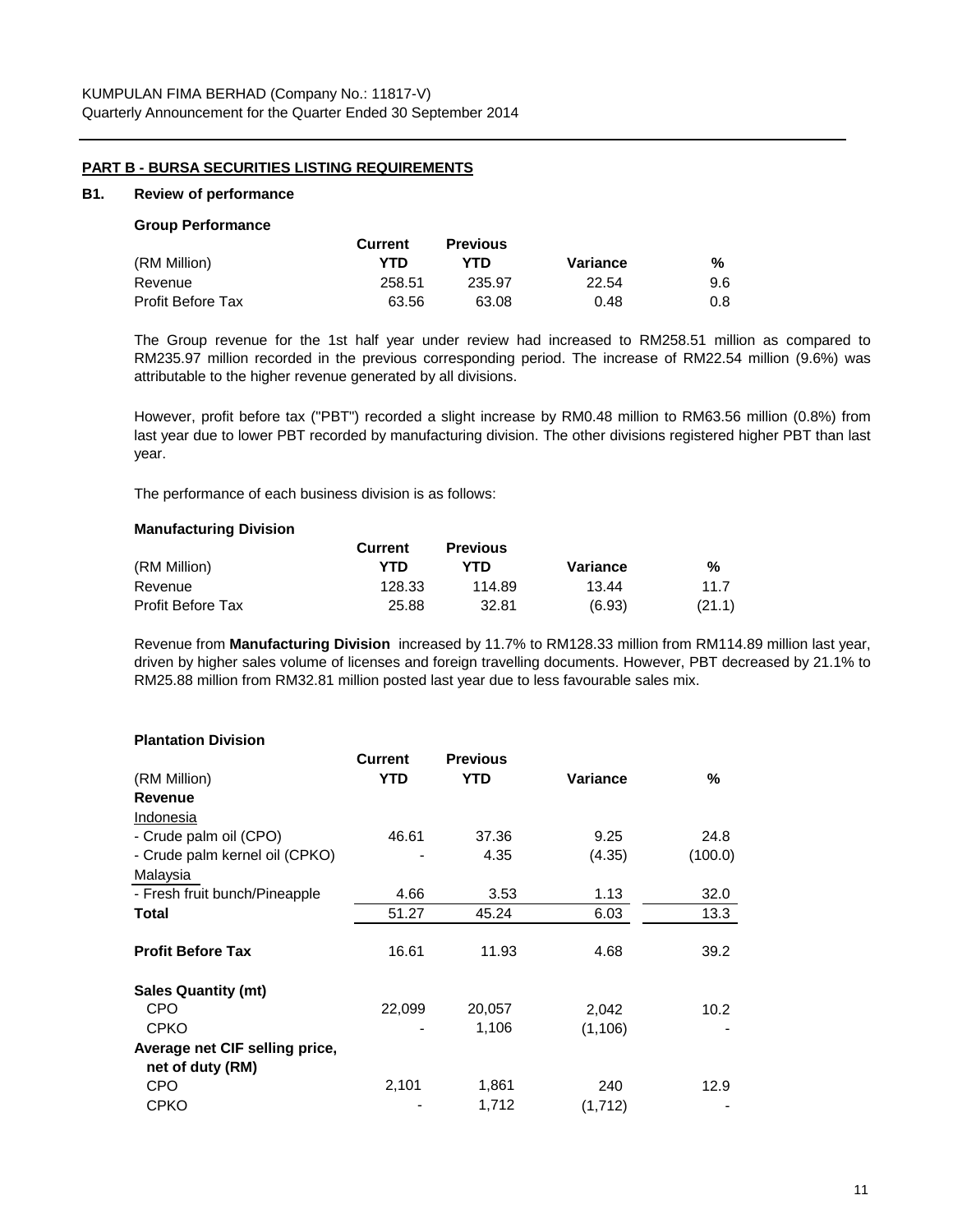## **B1. Review of performance (contd) Plantation Division (contd)**

Revenue from **Plantation Division** increased by 13.3% or RM6.03 million to RM51.27 million compared to the corresponding period last year. This was due to higher sales volume and selling price of CPO. The division registered a PBT of RM16.61 million, 39.2% higher over the same period last year.

## **Bulking Division**

|                   | <b>Current</b> | <b>Previous</b> |          |     |
|-------------------|----------------|-----------------|----------|-----|
| (RM Million)      | YTD            | YTD             | Variance | %   |
| Revenue           | 32.31          | 31.44           | 0.87     | 2.8 |
| Profit Before Tax | 18.34          | 18.29           | 0.05     | 0.3 |

**Bulking Division's** revenue rose RM0.87 million (2.8%) to RM32.31 million compared to last year's of RM31.44 million primarily as a result of higher contributions from the base oil and oleo chemical segments. In line with the increase in revenue, the division's PBT increased by RM0.05 million (0.3%) to RM18.34 million.

## **Food Division**

|                          | <b>Current</b> | <b>Previous</b> |          |        |
|--------------------------|----------------|-----------------|----------|--------|
| (RM Million)             | YTD            | YTD             | Variance | %      |
| <b>Revenue</b>           |                |                 |          |        |
| Papua New Guinea (PNG)   | 41.35          | 37.70           | 3.65     | 9.7    |
| Malaysia                 | 2.91           | 4.06            | (1.15)   | (28.3) |
|                          | 44.26          | 41.76           | 2.50     | 6.0    |
| <b>Profit Before Tax</b> | 3.65           | 0.95            | 2.70     | 284.2  |

**Food Division** posted an increase in revenue to RM44.26 million compared to RM41.76 million recorded in the same period last year. The division's operation in PNG posted higher revenue on the back of higher average selling price following the price increase effected in August 2014. Correspondingly, PBT for the current quarter rose by RM2.70 million as compared to same period last year.

#### **B2. Comparison with preceding quarter's results**

#### **Group Performance**

|                   | QTR <sub>2</sub> | OTR 1   |          |       |
|-------------------|------------------|---------|----------|-------|
| (RM Million)      | FY 2015          | FY 2015 | Variance | %     |
| Revenue           | 129.13           | 129.38  | (0.25)   | (0.2) |
| Profit Before Tax | 31.51            | 32.05   | (0.54)   | (1.7) |

The Group's revenue decreased by 0.2% or RM0.25 million to RM129.13 million as compared to the preceding quarter, as a result of the lower revenue recorded by manufacturing and plantation divisions.

PBT also declined by RM0.54 million to RM31.51 million as compared to RM32.05 million recorded in the preceding quarter on account of slightly lower contributions of the plantation and food divisions.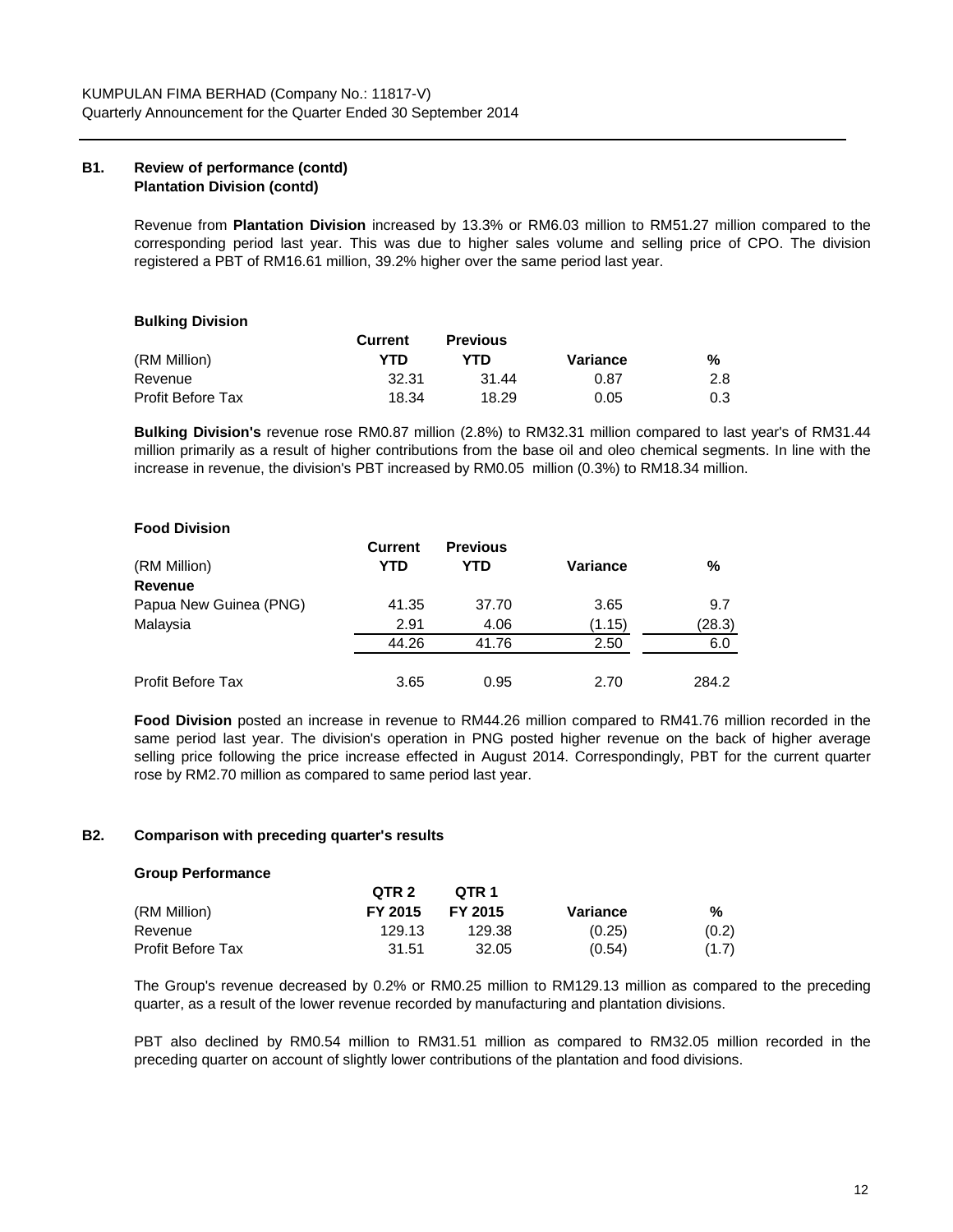## **B2. Comparison with preceding quarter's results (contd)**

The performance of each business division is as follows:

#### **Manufacturing Division**

|                   | QTR <sub>2</sub> | OTR 1   |          |       |
|-------------------|------------------|---------|----------|-------|
| (RM Million)      | FY 2015          | FY 2015 | Variance | %     |
| Revenue           | 62.21            | 66.12   | (3.91)   | (5.9) |
| Profit Before Tax | 13.44            | 12.44   | 1.0      | 8.1   |

**Manufacturing Division's** revenue for the quarter fell by 5.9% compared to the preceding quarter due to lower sales volume on certain security and confidential products. However, PBT for the current quarter rose by RM1.0 million to RM13.44 million due to favourable sales mix.

## **QTR 2 QTR 1** (RM Million) **FY 2015 FY 2015 Variance % Revenue** Indonesia 19.71 26.90 (7.19) (26.7) Malaysia - Fresh fruit bunch/Pineapple 2.54 2.13 0.41 19.2 **Total** 22.25 29.03 (6.78) (23.4) **Profit Before Tax 7.77** 8.84 (1.07) (12.1) 10,077 12,022 (1,945) (16.2) CPO 1,956 2,222 (266) (12.0) **Average net CIF selling price, net of duty (RM) Sales Quantity (mt)** CPO - CPO **Plantation Division**

**Plantation Division** recorded revenue and PBT of RM22.25 million and RM7.77 million, respectively representing a 23.4% and 12.1% decline respectively, over the previous quarter. The decrease was due to lower sales volume and selling price of CPO.

#### **Bulking Division**

|                          | QTR 2   | OTR 1   |          |      |
|--------------------------|---------|---------|----------|------|
| (RM Million)             | FY 2015 | FY 2015 | Variance | %    |
| Revenue                  | 17.02   | 15.29   | 1.73     | 11.3 |
| <b>Profit Before Tax</b> | 9.90    | 8.44    | 1.46     | 17.3 |

Revenue from **Bulking Division** of RM17.02 million was 11.3% higher than preceding quarter. The upturn in results was due to higher revenue generated by most segments. On the same token, PBT improved 17.3% to RM9.9 million over the preceeding quarter.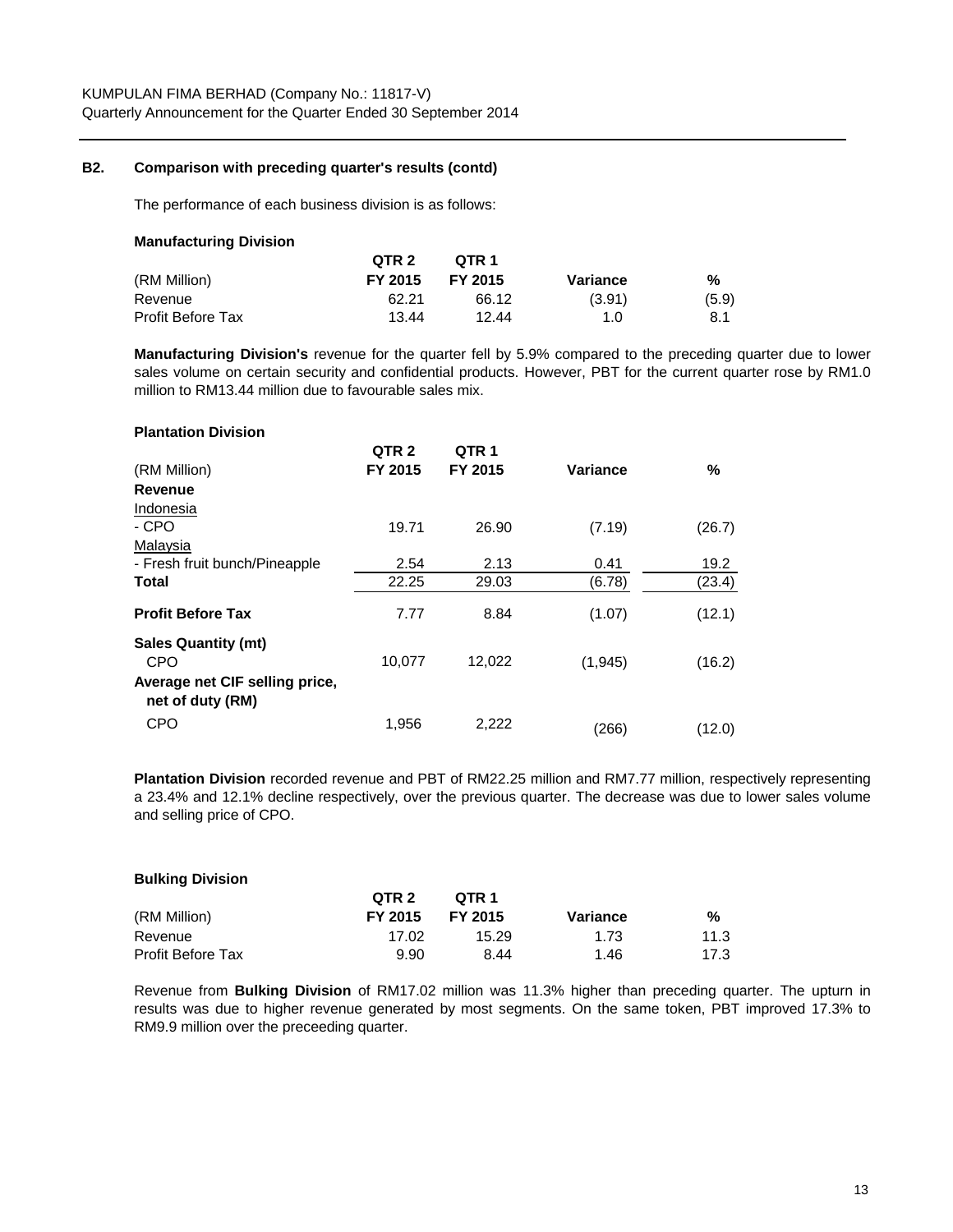## **B2. Comparison with preceding quarter's results (contd)**

| <b>Food Division</b> |                  |         |          |        |
|----------------------|------------------|---------|----------|--------|
|                      | QTR <sub>2</sub> | QTR 1   |          |        |
| (RM Million)         | FY 2015          | FY 2015 | Variance | %      |
| Revenue              |                  |         |          |        |
| PNG                  | 25.24            | 16.11   | 9.13     | 56.7   |
| Malaysia             | 1.06             | 1.85    | (0.79)   | (42.7) |
|                      | 26.30            | 17.96   | 8.34     | 46.4   |
|                      |                  |         |          |        |
| Profit Before Tax    | 0.62             | 3.02    | (2.40)   | 79.4   |

Revenue from **Food Division** increased by RM8.34 million to RM26.30 million as compared to the preceding quarter. However, PBT declined by RM2.40 million to RM0.62 million mainly due to recognition of unrealised forex gain in the previous quarter.

#### **B3. Prospects**

The Directors expect the performance of the Group to be satisfactory for the remaining period of the financial year. The prospect of each business division for the remaining period of the year is as follows:

The **Manufacturing Division** revenue in the second half year is expected to be lower due to cyclical demand in certain jobs.

The prospect for **Plantation Division** is very much dependent on global commodity prices. Based on the current prices of palm oil products supported with the average yield, the outlook for this division continues to remain satisfactory.

**Bulking Division.** The prospect for the remaining period was expected to remain challenging with the anticipated variation in the Malaysia Derivatives Exchange's (MDEX) Edible Oil tender and transhipment businesses. This arises from the differential export duty structure between Malaysia and Indonesia. The anticipated increase in transhipment activities in base oil and import of industrial chemical products would be offset against the anticipated reduction in edible oil throughput. The storage utilisation rate is expected to be challenging for the remaining period of the financial year. The division is looking to secure more long term contracts with customers and handling higher margin products.

**Food Division** faces tough market conditions particularly in Papua New Guinea where the division's main operation is located, amidst increased competition and introduction of a minimum wage rate by the government effective 3 July 2014. The division will continue to concentrate on productivity improvement, cost control and passing through additional costs to customers.

#### **B4. Explanatory notes on variances with profit forecasts or profit guarantees**

The Group did not issue any profit forecast and/or profit guarantee to the public.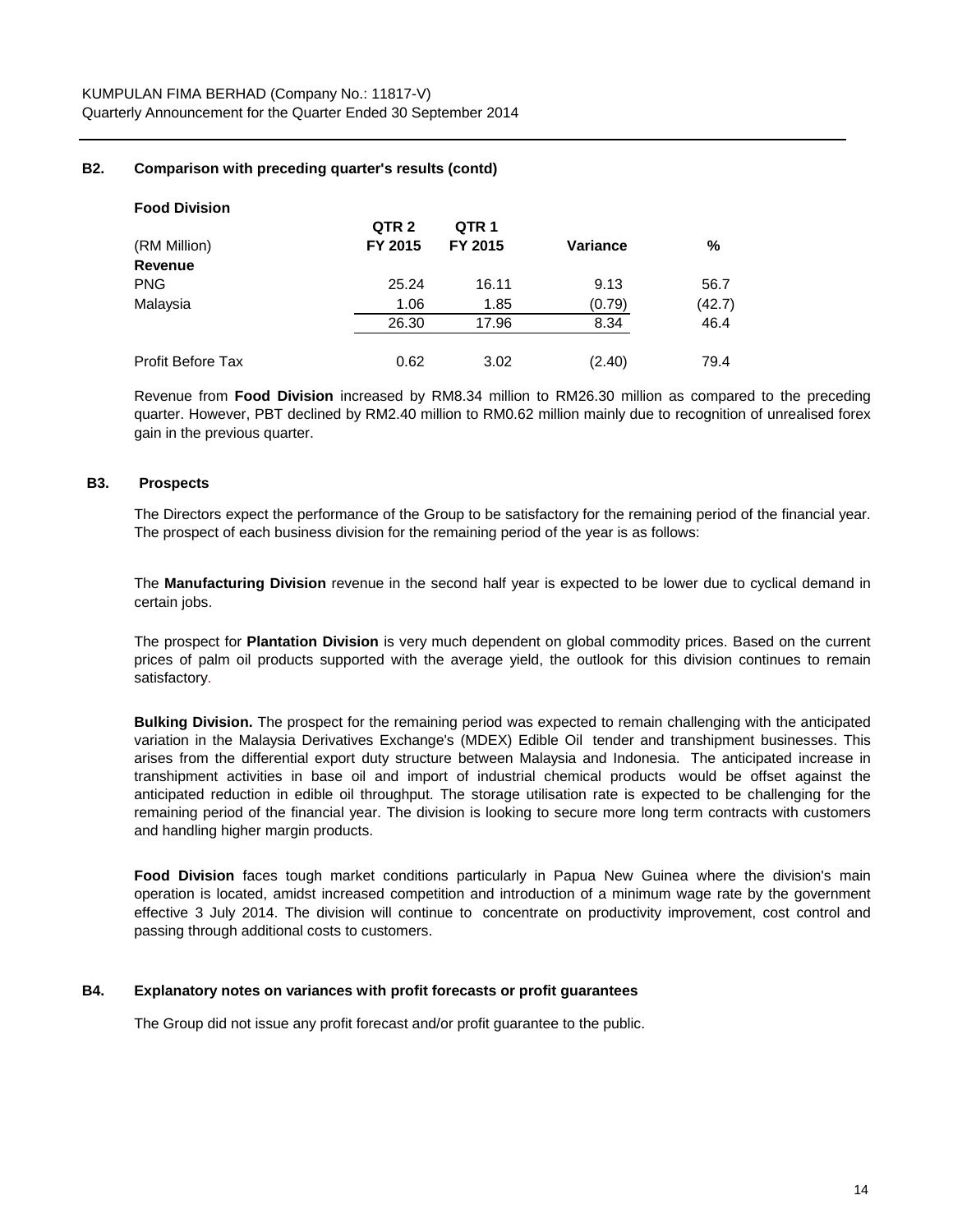## **B5. Taxation**

Taxation comprises the following:

|                  |               | <b>Individual Quarter</b> |               | <b>Cumulative Quarter</b> |  |
|------------------|---------------|---------------------------|---------------|---------------------------|--|
|                  |               | Current Preceding Year    |               | Current Preceding Year    |  |
|                  | Year          | Corresponding             | Year          | Corresponding             |  |
|                  | Quarter       | Quarter                   | To Date       | Period                    |  |
|                  | 30-09-2014    | 30-09-2013                | 30-09-2014    | 30-09-2013                |  |
|                  | <b>RM'000</b> | <b>RM'000</b>             | <b>RM'000</b> | <b>RM'000</b>             |  |
| Current taxation | (8,924)       | (8,787)                   | (16,169)      | (17,774)                  |  |

The effective tax rate on Group's profit to date is higher than the statutory tax rate mainly due to certain expenses disallowed for taxation purposes.

#### **B6. Profits/(losses) on sale of unquoted investments and/or properties**

There were no sale of unquoted investments and/or properties during the current quarter.

#### **B7. Purchase or disposal of quoted securities**

There were no purchase or disposal of quoted securities during the current quarter.

#### **B8. Corporate proposals**

There were no changes in the composition of the Group for the current quarter and financial period to date including business combination, acquisition or disposal of subsidiaries and long term investment, restructuring and discontinued operations except the following:

On 17 June 2014, a subsidiary, Fima Corporation Berhad ("FimaCorp") entered into a conditional Sale and Purchase Agreement ("SPA") with Yee Kong Fatt and Cheong Kok Tong for the acquisition of two million (2,000,000) ordinary shares of RM1.00 each, representing the entire equity interest of Gabungan Warisan Sdn. Bhd. ("GWSB") for a total purchase consideration of RM3.702 million.

GWSB has been granted a 99 year lease by Akademi Yakin Sdn. Bhd ("AYSB"), a wholly-owned subsidiary of Yayasan Kelantan Darul Naim, to undertake the development of a parcel of land measuring approximately 617.3 acres land under PT 4718, HS(D) 9350, Mukim Kuala Stong, Jajahan Kuala Krai, Kelantan Darul Naim ("the Land") into an oil palm plantation in accordance with the terms and conditions as set out in the agreement to lease dated 18 May 2014.

On 14 August 2014, the Company announced that the period of fulfillment of the Conditions Precedent as set out in the SPA has been extended for a further period of 21 days i.e. from 16 August 2014 to 6 September 2014.

On 18 August 2014, the Company announced that AYSB's consent to the sale of Sale Shares to the Purchaser was obtained as per letter from AYSB dated 12 August 2014 which was received on 15 August 2014.

On 8 September 2014 and 22 September 2014, the company announced that the Extended Conditional Period was extended by a further period of 14 days and 21 days respectively.

On 10 October 2014, the company announced that all conditions precedent pertaining to the Proposed Acquisition have been fulfilled.

The acquisition was completed on 17 October 2014.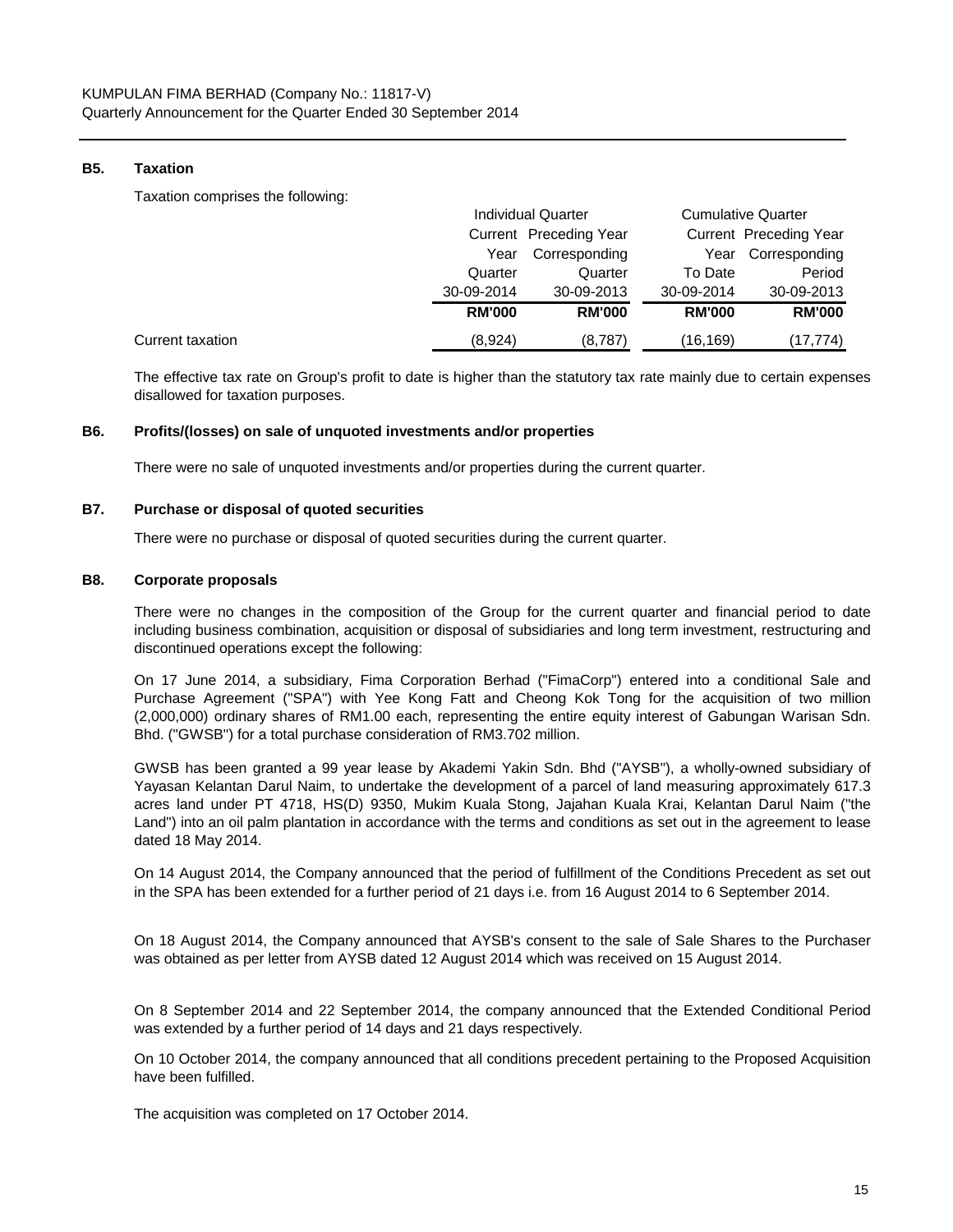#### **B9. Borrowings and debt securities**

|      |                                                                         | As at<br>30-09-2014<br><b>RM'000</b> | As at<br>31-03-2014<br><b>RM'000</b> |
|------|-------------------------------------------------------------------------|--------------------------------------|--------------------------------------|
|      | Secured:<br>Current                                                     | 8,633                                | 6,195                                |
| B10. | Realised/unrealised profits/losses                                      |                                      |                                      |
|      |                                                                         | As at<br>30-09-2014<br><b>RM'000</b> | As at<br>31-03-2014<br><b>RM'000</b> |
|      | Total retained profits of Kumpulan Fima Berhad<br>and its subsidiaries: |                                      |                                      |
|      | - Realised                                                              | 314,648                              | 304,027                              |
|      | - Unrealised                                                            | (31,400)                             | (32, 700)                            |
|      |                                                                         | 283,248                              | 271,327                              |
|      | Total share of retained profits from<br>associated companies:           |                                      |                                      |
|      | - Realised                                                              | 33,708                               | 32,960                               |
|      | - Unrealised                                                            | 1,059                                | 1,447                                |
|      |                                                                         | 34,767                               | 34,407                               |
|      | Add: Consolidation adjustments                                          | (29, 871)                            | (27, 338)                            |
|      | Total group retained profits as per consolidated accounts               | 288,144                              | 278,396                              |

## **B11. Changes in material litigations**

Pending material litigation since preceeding quarter is as follows:

Following the termination of the Tenancy Agreement by Malaysia Airports Holding Berhad ("MAHB") on 11 May 2000, a subsidiary, Fima Corporation Berhad ("FimaCorp"), as the Principal Tenant issued a termination notice dated 15 May 2000 to all its respective sub-tenants at Airtel Complex, Subang.

Pursuant to the above, on 28 September 2001, FimaCorp was served a Writ of Summons dated 9 August 2001 from a tenant ("Plaintiff") claiming for a compensation sum of approximately RM2.12 million being the renovation costs and general damages arising from the early termination of the Tenancy Agreement at Airtel Complex, in Subang. The Board of FimaCorp had sought the advice of the solicitors and was of the opinion that there should be no compensation payable to the Plaintiff as the demised premises was acquired by a relevant authority, MAHB, which was provided in the Tenancy Agreement between FimaCorp and the Plaintiff.

On 11 November 2008, the Court had disposed off this matter summarily in favour of the Plaintiff and on 4 March 2009, FimaCorp had filed its Record of Appeal to the Court of Appeal to appeal against the decision.

The subsidiary had made full provision for the compensation claim of RM2.12 million in the financial year ended 31 March 2009.